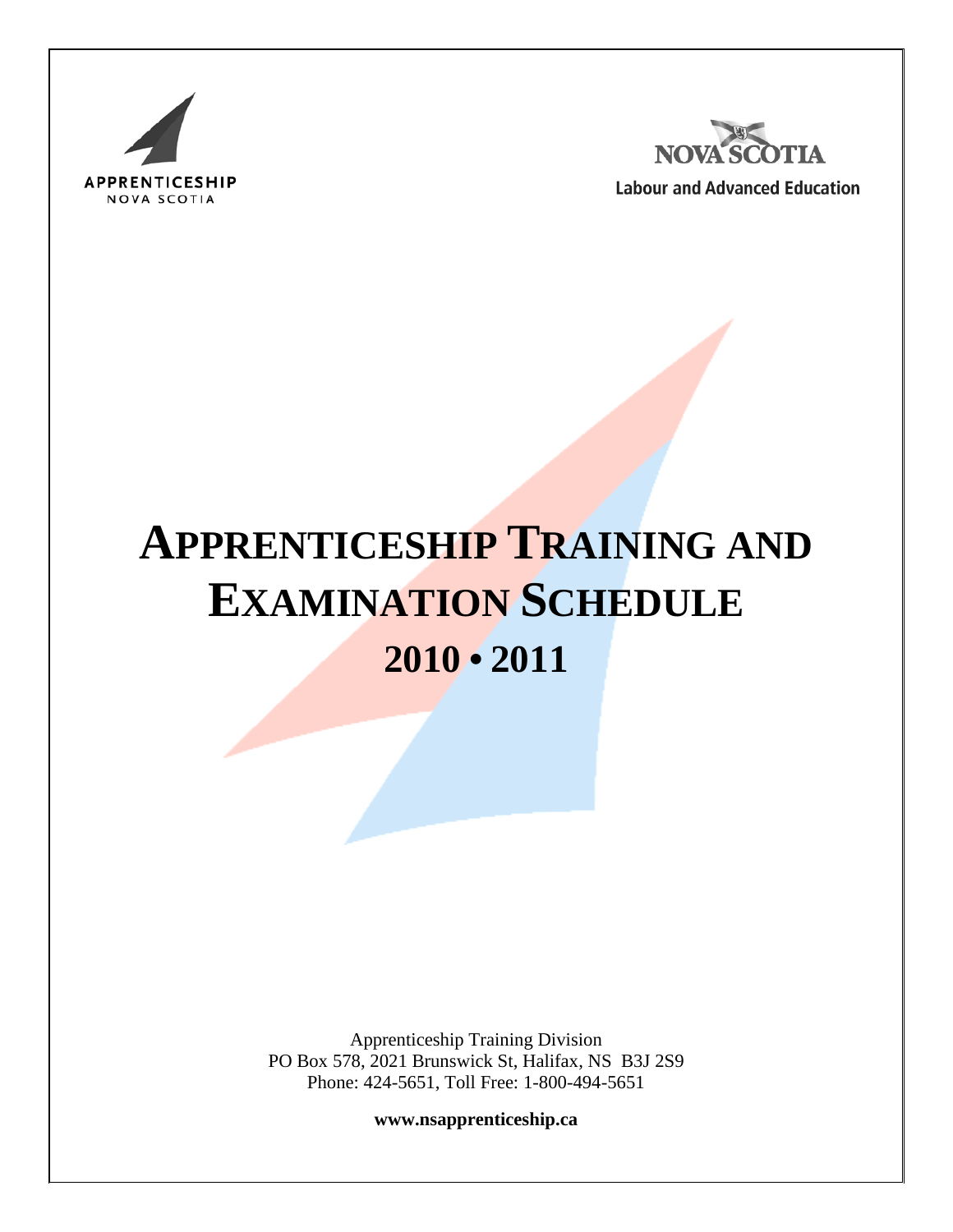## **DECLARATION OF WAIVER**

The information in this Training Schedule was valid at the time of printing. The Apprenticeship Training Division reserves the right to make changes without prior notice affecting, but not limited to, such areas as fees, course scheduling, instructor availability, programs of study and general regulations.

If you have questions, please contact your Training Officer.

## **General Information**

| Scholarships for Apprentices Attending NSCC2   |  |
|------------------------------------------------|--|
|                                                |  |
| Awards and Grants – Eligibility at a Glance  3 |  |
|                                                |  |
|                                                |  |
|                                                |  |
|                                                |  |

### **Training**

| ASEP – GM Auto Service Education Program7   |
|---------------------------------------------|
| Automotive Service Technician7              |
|                                             |
|                                             |
| Bricklayer / Restoration Stone Mason 10     |
|                                             |
|                                             |
|                                             |
| Electrician, Construction and Industrial 13 |
|                                             |
|                                             |
|                                             |
|                                             |
| Instrumentation and Control Technician  18  |
|                                             |
|                                             |
|                                             |

## [Special Needs.........................................................4](#page-4-4) [Training Policies and Responsibilities................5](#page-5-0) Attendance Policy [..................................................5](#page-5-1) [Required Participation and Notification.................5](#page-5-2) [Training Costs and Payments](#page-5-3) .............................5 [Training Registration and](#page-6-0) Deadlines..................6 [Training and Examination Locations..................6](#page-6-1) [Apprenticeship Celebration Event......................6](#page-6-2) [Contact Information............................................33](#page-33-0)

| Motor Vehicle Body Repairer (Metal & Paint)20 |  |
|-----------------------------------------------|--|
|                                               |  |
|                                               |  |
|                                               |  |
|                                               |  |
| Refrigeration and A/C Mechanic25              |  |
|                                               |  |
|                                               |  |
|                                               |  |
|                                               |  |
|                                               |  |
|                                               |  |
|                                               |  |

## **Examination Information**

Examination Schedule [........................................32](#page-32-0)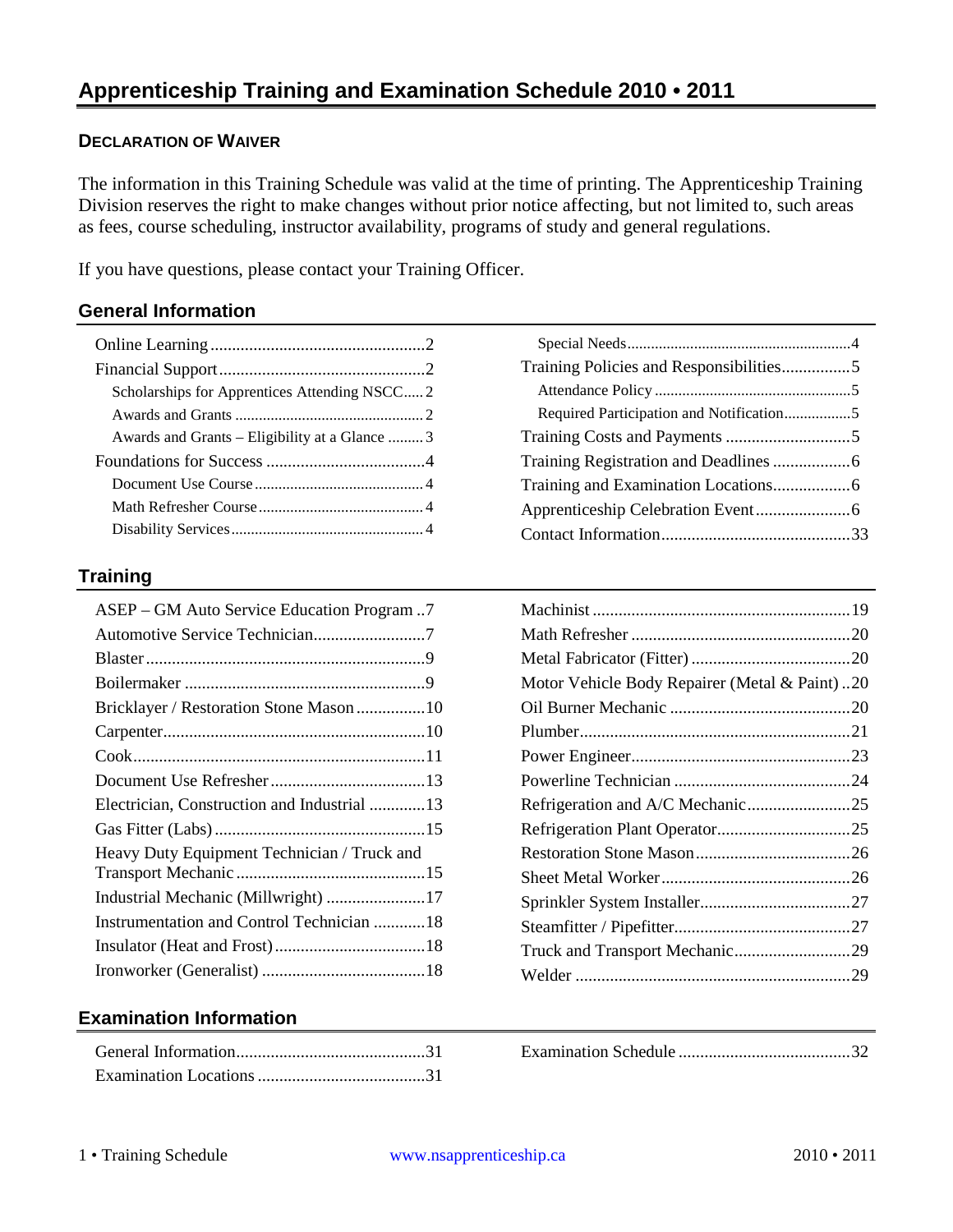## <span id="page-2-0"></span>**Online Learning**

The Virtual Campus of the Nova Scotia Community College, in partnership with the Apprenticeship Training Division, provides apprentices the opportunity to access training through the internet. Apprentices can access training from home, work or wherever an internet connection is available. Training is offered in a course-based format (each course equals a 30-hour credit). Apprentices who access online training are expected to complete one group of courses per year.

Individuals are not required to purchase computer equipment to participate in online learning: Terminals are available in the libraries of Nova Scotia Community College campuses as well as in community CAP sites. Tuition for apprentices is \$81.18 per course and participants are also responsible for purchasing textbooks and other resource materials. Please visit our website for additional information: nsapprenticeship.ca/current\_apprentices/OnlineTechnicalTraining.shtml

The online courses offered at NSCC's Virtual Campus are noted in the online version of the training schedule available on **www.nsapprenticeship.ca** under Quick Links. They are also listed on NSCC's Virtual Campus site: apprenticeship.nscc.ca

### <span id="page-2-1"></span>**Financial Support**

You may be entitled to Employment Insurance benefits through Service Canada while participating in apprenticeship technical training in Nova Scotia. You may also be eligible for additional financial assistance. For details, please visit our website: nsapprenticeship.ca/financial\_assistance.shtml

## <span id="page-2-2"></span>**Scholarships for Apprentices Attending NSCC**

The construction industry has created a number of scholarships in celebration of the 150th Anniversary of the Construction Association of Nova Scotia (CANS). Many of these are available to apprentices participating in construction and related occupations to offset their NSCC expenses.

Please visit the CANS website, www.cans.ns.ca, for a list of the "Building Futures" scholarships. Also see NSCC's site: www.nscc.ca/Admissions/Cost\_And\_Financial\_Aid/Scholarships\_And\_Bursaries.asp

#### <span id="page-2-3"></span>**Awards and Grants**

Taxable awards and grants are available to registered apprentices:

| Apprenticeship Incentive Grant (AIG): \$1,000  | for all Red Seal trades     |
|------------------------------------------------|-----------------------------|
| Apprentice Progression Award (APA): \$700      | for all designated trades   |
| Apprenticeship Completion Grant (ACG): \$2,000 | for all Red Seal trades     |
| Apprentice Completion Award (ACA): \$1,000     | for all non-Red Seal trades |

Details, eligibility requirements and application procedures for these awards and grants are available on our website: nsapprenticeship.ca/AdditionalFinancialIncentives.shtml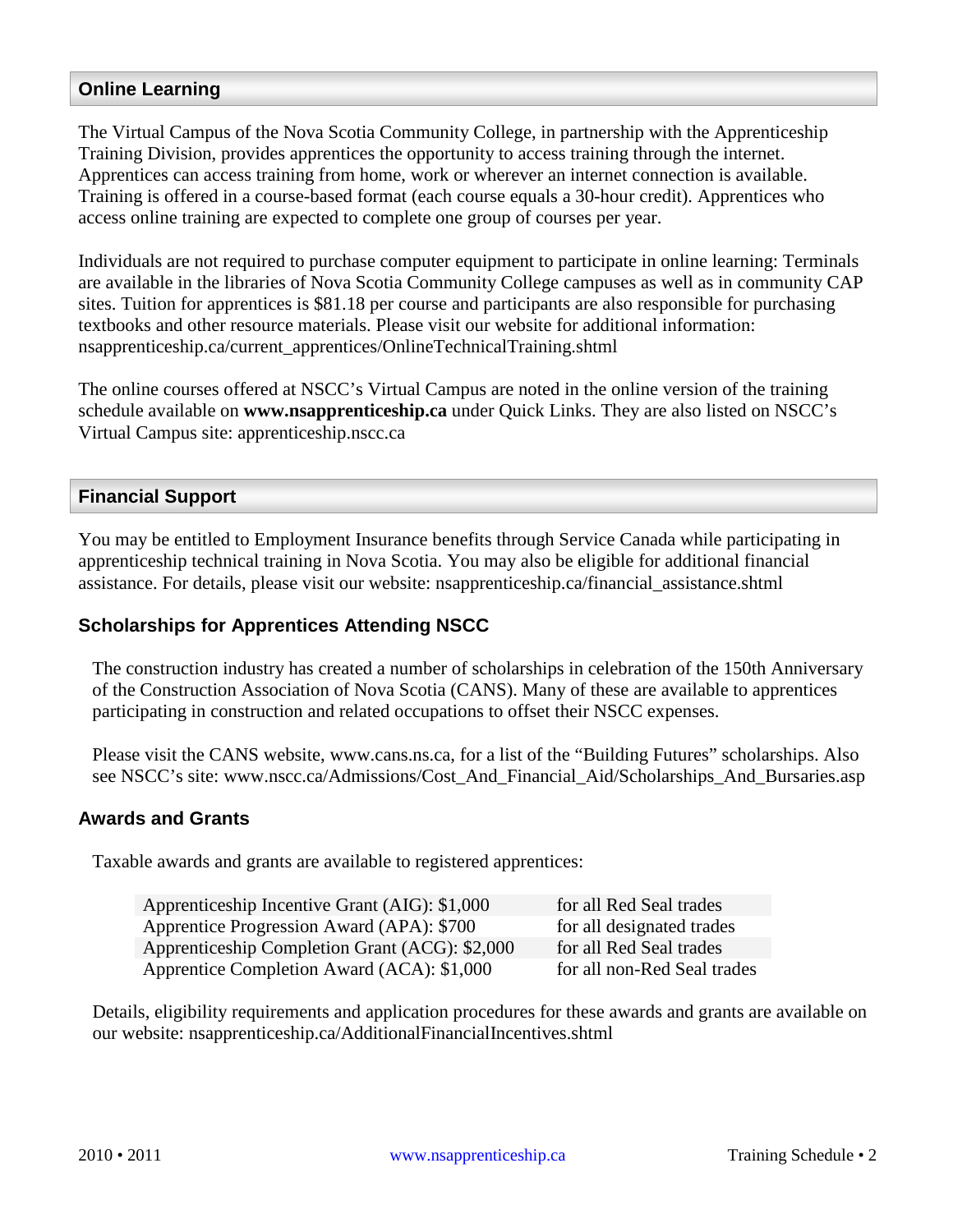## <span id="page-3-0"></span>**Awards and Grants – Eligibility at a Glance**

**Please note:** Applications for the Apprentice Progression Award (APA) and Apprentice Completion Award (ACA) must be received within six months of achieving eligibility.

|                                       | <b>AIG</b>               |                          | <b>APA</b>  |           | <b>ACG</b> | <b>ACA</b>               |         |
|---------------------------------------|--------------------------|--------------------------|-------------|-----------|------------|--------------------------|---------|
| <b>RED SEAL TRADE</b>                 | \$1,000                  | \$1,000                  | \$700       | \$700     | \$700      | \$2,000                  | \$1,000 |
| Cook<br>Ironworker                    | Successful<br>completion | Successful<br>completion |             |           |            | Successful<br>completion |         |
| Oil Burner Mechanic                   | of Level 1/              | of Level $2/$            |             |           |            | of all                   |         |
|                                       |                          |                          |             |           |            |                          |         |
| Sprinkler System Installer            | Group A                  | Group B                  | N/A         | N/A       |            | requirements             |         |
| Welder                                | training $\&$            | training $\&$            |             |           |            | of program               |         |
|                                       | 2,000 hrs                | 4,000 hrs                |             |           |            | & pass the IP            |         |
|                                       |                          |                          |             |           |            | Red Seal                 |         |
|                                       | $^{\prime\prime}$        | $^{\prime\prime}$        |             |           |            | examination              |         |
| Automotive Service Tech*              |                          |                          | Successful  | Successfu |            |                          |         |
| <b>Industrial Electrician</b>         |                          |                          | completion  | 1         |            |                          |         |
|                                       |                          |                          | of Level 3/ | completio |            |                          |         |
|                                       |                          |                          | Group C     | n of      |            |                          |         |
|                                       |                          |                          |             | Level 4/  |            |                          |         |
|                                       | $\pmb{\prime\prime}$     | $\pmb{\prime}$           |             | Group D   |            | $^{\prime\prime}$        |         |
| Boilermaker                           |                          |                          |             |           |            |                          |         |
| Bricklayer                            |                          |                          |             |           |            |                          |         |
| Carpenter                             |                          |                          |             |           |            |                          |         |
| <b>Construction Electrician</b>       |                          |                          |             |           |            |                          |         |
| Heavy Duty Equipment Tech             |                          |                          |             |           |            |                          |         |
| <b>Industrial Mechanic Millwright</b> |                          |                          |             |           |            |                          |         |
| Instrumentation & Control Tech        |                          |                          | Successful  |           |            |                          |         |
| Machinist                             |                          |                          | completion  |           |            |                          |         |
| <b>Metal Fabricator</b>               |                          |                          | of Level 3/ | N/A       |            |                          |         |
| Motor Vehicle Body Repairer           |                          |                          | Group C     |           |            |                          |         |
| Painter and Decorator                 |                          |                          |             |           |            |                          |         |
| Plumber                               |                          |                          |             |           |            |                          |         |
| Powerline Technician                  |                          |                          |             |           |            |                          |         |
| Refrigeration & A/C Mechanic          |                          |                          |             |           |            |                          |         |
| <b>Sheet Metal Worker</b>             |                          |                          |             |           |            |                          |         |
| Steamfitter-Pipefitter                |                          |                          |             |           |            |                          |         |
| Truck & Transport Mechanic            |                          |                          |             |           |            |                          |         |
| Mobile Crane Operator                 | Yes                      |                          |             |           |            | Yes                      |         |

|                                       | AIG     |         |       | <b>APA</b> |       | ACG     | <b>ACA</b> |
|---------------------------------------|---------|---------|-------|------------|-------|---------|------------|
| <b>NON-RED SEAL TRADE</b>             | \$1,000 | \$1,000 | \$700 | \$700      | \$700 | \$2,000 | \$1,000    |
| <b>Boat Builder</b>                   |         |         |       |            |       |         | Yes        |
| Gas Fitter Level 3                    |         |         | Yes   |            |       |         |            |
| Gas Fitter Level 2                    |         |         |       | <b>Yes</b> |       |         |            |
| Gas Fitter Level 1                    |         |         |       |            |       |         | Yes        |
| Power Engineer 4 <sup>th</sup>        |         |         | Yes   |            |       |         |            |
| Power Engineer 3rd                    |         |         |       | Yes        |       |         |            |
| Power Engineer $2nd$                  |         |         |       |            |       |         | Yes        |
| Refrigeration Plant Operator $2^{nd}$ |         |         |       |            |       |         | Yes        |
| <b>Restoration Stone Mason</b>        |         |         | Yes   | Yes        | Yes   |         | Yes        |

**\***Apprentices who receive Service Station Mechanic certification are **not** eligible for the Apprentice Completion Award (ACA). The final award they receive is the Apprentice Progression Award (APA) upon successful completion of Level 3/Group C. If they continue for the complete AST certification, they will be eligible for the Apprenticeship Completion Grant (ACG).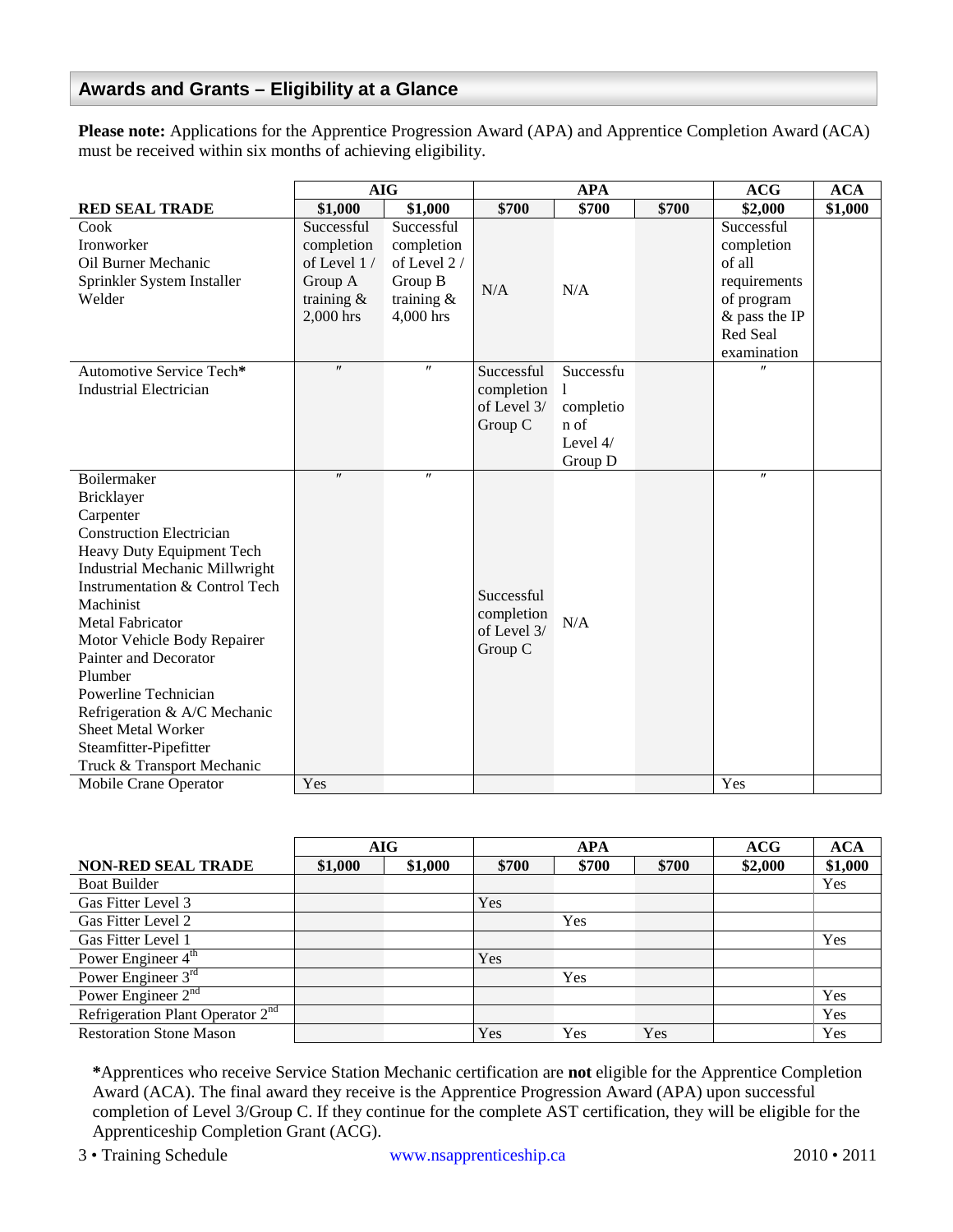#### <span id="page-4-0"></span>**Foundations for Success**

To apply for the Document Use or Math Refresher courses listed below, complete a Technical Training Enrolment Form (available on our website: nsapprenticeship.ca/forms\_and\_publications/TTEForm.pdf) and submit it with a non-refundable \$81.18 tuition deposit. If you attend all classes and successfully complete the course, your deposit will be credited toward your future apprenticeship training. If you do **not** attend all classes and complete the course, your deposit will be forfeited. You must also purchase textbooks and/or course materials.

#### <span id="page-4-1"></span>**Document Use Course**

The Document Use Course assists individuals to develop the skills necessary to locate and use information contained in a variety of document formats such as: lists, drawings, maps, forms, service manuals and troubleshooting charts. It is scheduled as required and delivered one to two evenings a week over a six week period.

#### <span id="page-4-2"></span>**Math Refresher Course**

As part of the Essential Skills Initiative, the Apprenticeship Training Division, in partnership with the Nova Scotia Community College, offers a Math Refresher course to interested apprentices. This course strengthens trade math skills, as topics are covered with trades math in mind. It is scheduled as required and delivered one to two evenings a week over a six week period.

#### <span id="page-4-3"></span>**Disability Services**

The division is committed to providing apprentices who have documented disabilities with reasonable, equitable and safe accessibility to programs and services offered in the apprenticeship training program. The division can arrange to have reasonable and appropriate accommodation provided for apprentices if there is sufficient time for planning and implementation. Therefore, early identification is encouraged.

It is your responsibility to self-identify a disability during the apprenticeship registration process and to supply all current supporting documentation such as that from prior educational institutions and agencies, doctor's certificates, psycho-educational assessments and Individual Program Plans (IPPs).

#### <span id="page-4-4"></span>**Special Needs**

If you have any concerns about your potential for success in the apprenticeship program, we encourage you to contact your Training Officer to arrange a confidential meeting. Together, you and the Training Officer will identify support services which may be available to help you succeed in apprenticeship. These supports may include refresher courses, tutoring, reader-assisted examinations, prior learning assessments and learning plan development.

For more information about these services, please contact your Training Officer.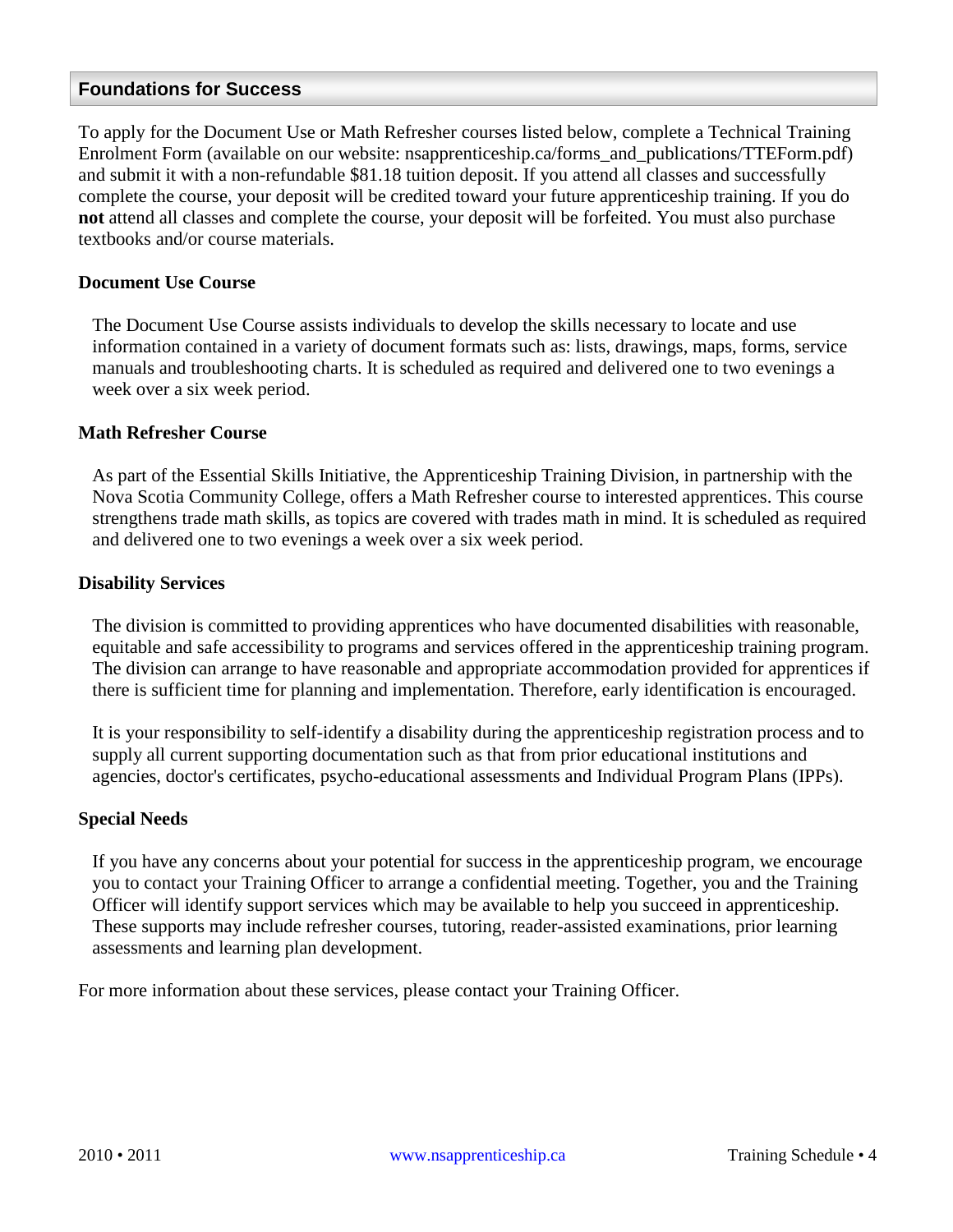## <span id="page-5-0"></span>**Training Policies and Responsibilities**

#### <span id="page-5-1"></span>**Attendance Policy**

A mandatory attendance policy applies to all training to ensure compliance with the Apprenticeship and Trades Qualifications Act and General Regulations, Service Canada funding requirements and employer expectations, and to recognize the intensive nature of the training courses.

For apprenticeship technical training, prompt and regular attendance is expected of all clients. If a client is unable to attend training, they must inform the school prior to commencement of class. Upon return to class, it is the responsibility of the client to meet with the instructor to make arrangements to complete the class work. If an individual is unable to complete due to absenteeism, they will be required to retake the training.

Apprenticeship Training reserves the right to inform employers and Service Canada of absences from training.

#### <span id="page-5-2"></span>**Required Participation and Notification**

Apprentices must participate in the required technical training. Refusal to do so for two successive sections of training may result in cancellation from the program. Apprentices must notify their Training Officers if their mailing addresses or employers' information has changed.

#### <span id="page-5-3"></span>**Training Costs and Payments**

The cost for technical training is \$81.18 per course. To register for in-class or online technical training (ie, a *group* of courses), complete a Technical Training Enrolment Form (available in this booklet and on our website: nsapprenticeship.ca/forms\_and\_publications/TTEForm.pdf) and submit it with a nonrefundable tuition *deposit* of \$81.18 for the first course to the Apprenticeship Training Division. The tuition *balance* (\$81.18 x number of remaining courses) must be paid to the Training Provider on the first day of classes.

Accepted forms of payment for the non-refundable \$81.18 tuition *deposit* are:

| <b>Halifax Office</b>                       | Certified cheque, company cheque or money order (payable to Minister of Finance)<br>Debit card, VISA or Mastercard<br>Cash, exact amount only                            |
|---------------------------------------------|--------------------------------------------------------------------------------------------------------------------------------------------------------------------------|
| <b>Sydney &amp; Truro</b><br><b>Offices</b> | Certified cheque, company cheque or money order (payable to Minister of Finance)<br>Debit card, VISA or Mastercard                                                       |
| <b>All Other Offices</b>                    | Certified cheque, company cheque or money order (payable to Minister of Finance)<br>Visa or Mastercard (credit card information noted on the Training Enrolment Form)    |
| <b>Mailed Payments</b>                      | Certified cheque, company cheque or money order (payable to Minister of Finance)<br>VISA or Mastercard (credit card information noted on the Training Enrolment<br>Form) |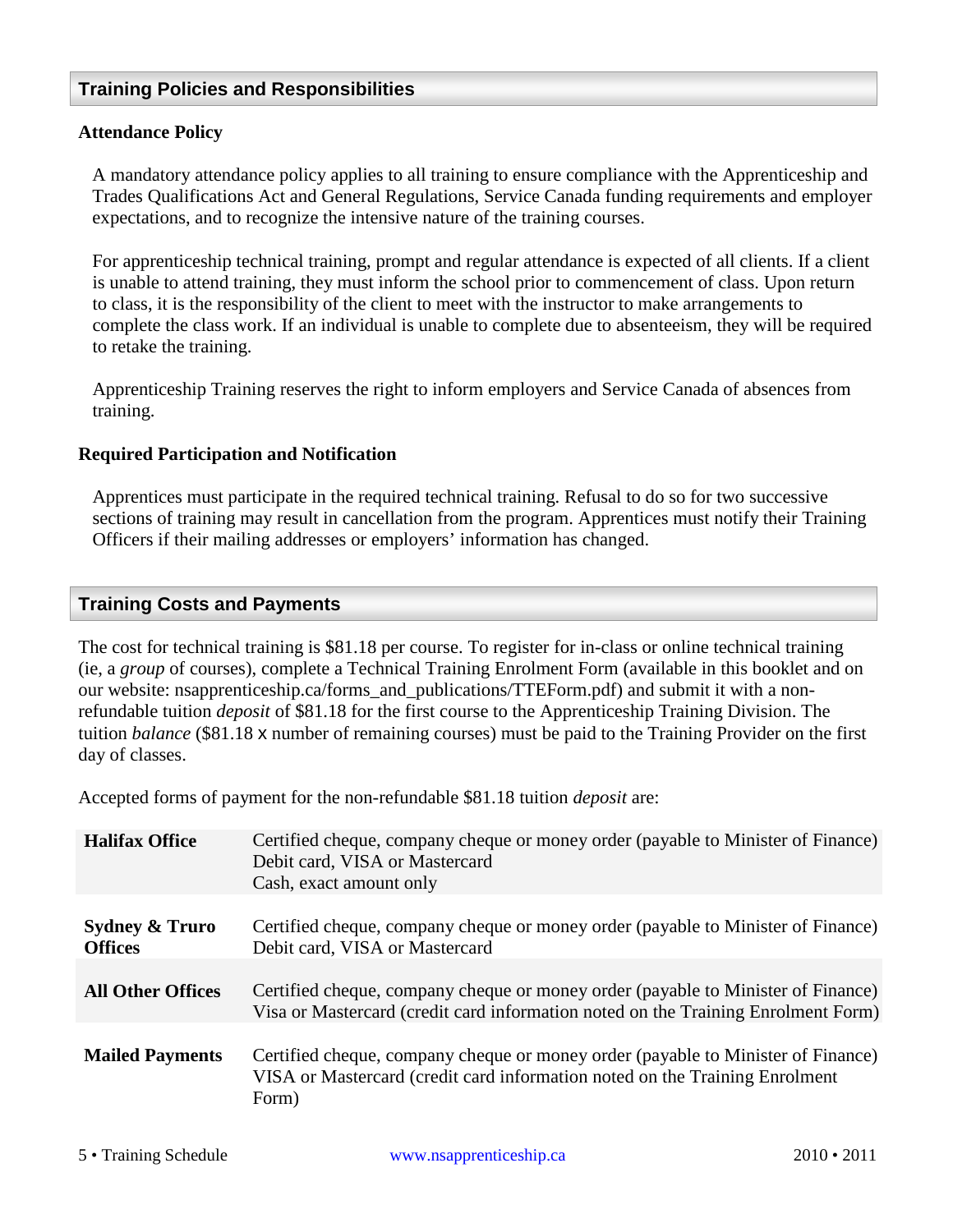## <span id="page-6-0"></span>**Training Registration and Deadlines**

Training Providers will not permit an individual to attend technical training unless they have been registered through the Apprenticeship Training Division. The registration procedures for both in-class and online training are outlined on our website:

nsapprenticeship.ca/current\_apprentices/technical\_training.shtml

- June 18, 2010 is the registration deadline for courses starting September to December 2010.
- October 01, 2010 is the registration deadline for all courses starting after January 1, 2011.

If you miss the deadlines, training may be full. Do not hesitate: Complete the Technical Training Enrolment Form as soon as possible and forward it with the tuition deposit. If seats are available, they will be assigned on a first-come basis. **We will not accept tuition deposits without the completed form.**

#### <span id="page-6-1"></span>**Training and Examination Locations**

| <b>NSCC Akerley Campus</b>                   | 21 Woodlawn Road, Dartmouth             |
|----------------------------------------------|-----------------------------------------|
| <b>NSCC Bayers Lake</b>                      | 115 Chain Lake Drive, Bayers Lake       |
| <b>NSCC Burridge Campus</b>                  | 372 Pleasant Street, Yarmouth           |
| <b>NSCC Dartmouth Gate Site</b>              | 375 Pleasant Street, Dartmouth          |
| <b>NSCC</b> Institute of Technology Campus   | 5685 Leeds Street, Halifax              |
| <b>NSCC Kingstec Campus</b>                  | 236 Belcher Street, Kentville           |
| <b>NSCC Marconi Campus</b>                   | 1240 Grand Lake Road, Sydney            |
| <b>NSCC Pictou Campus</b>                    | 39 Acadia Avenue, Stellarton            |
| <b>NSCC Virtual Campus (Online Learning)</b> | apprenticeship.nscc.ca, P: 877-491-6774 |
| <b>NSCC Waterfront Campus</b>                | 80 Mawiomi Place, Dartmouth             |
| UA Local 56                                  | 40 Neptune Crescent, Dartmouth          |

#### <span id="page-6-2"></span>**Apprenticeship Celebration Event**

Each year, the Nova Scotia Apprenticeship Board hosts two Apprenticeship Celebration Events to honour newly certified journeypersons who have successfully completed their training and obtained a Certificate of Qualification. All newly certified journeypersons and their employers will receive an invitation to this free celebration approximately six weeks prior to the event, and a reply is required. Funding for these events is provided by our labour and industry partners.

These events also recognize the contributions of employers and mentors in the training of apprentices. The *Mentor/Coach* Award of Excellence is given to an employer, supervisor, instructor or other mentor who has served as a positive role model in the trade by demonstrating enthusiasm and interest in the progress of their apprentice(s). Nomination forms are included with the journeypersons' invitations.

The *Apprentice* Award of Excellence is given to a newly certified journeyperson who has made outstanding contributions toward forwarding the professional image of the employer, supporting others in the workplace and demonstrating a strong work ethic and community involvement. Nomination forms for this award are included with the employers' invitations. *Hope to see you there – watch for your invitation!*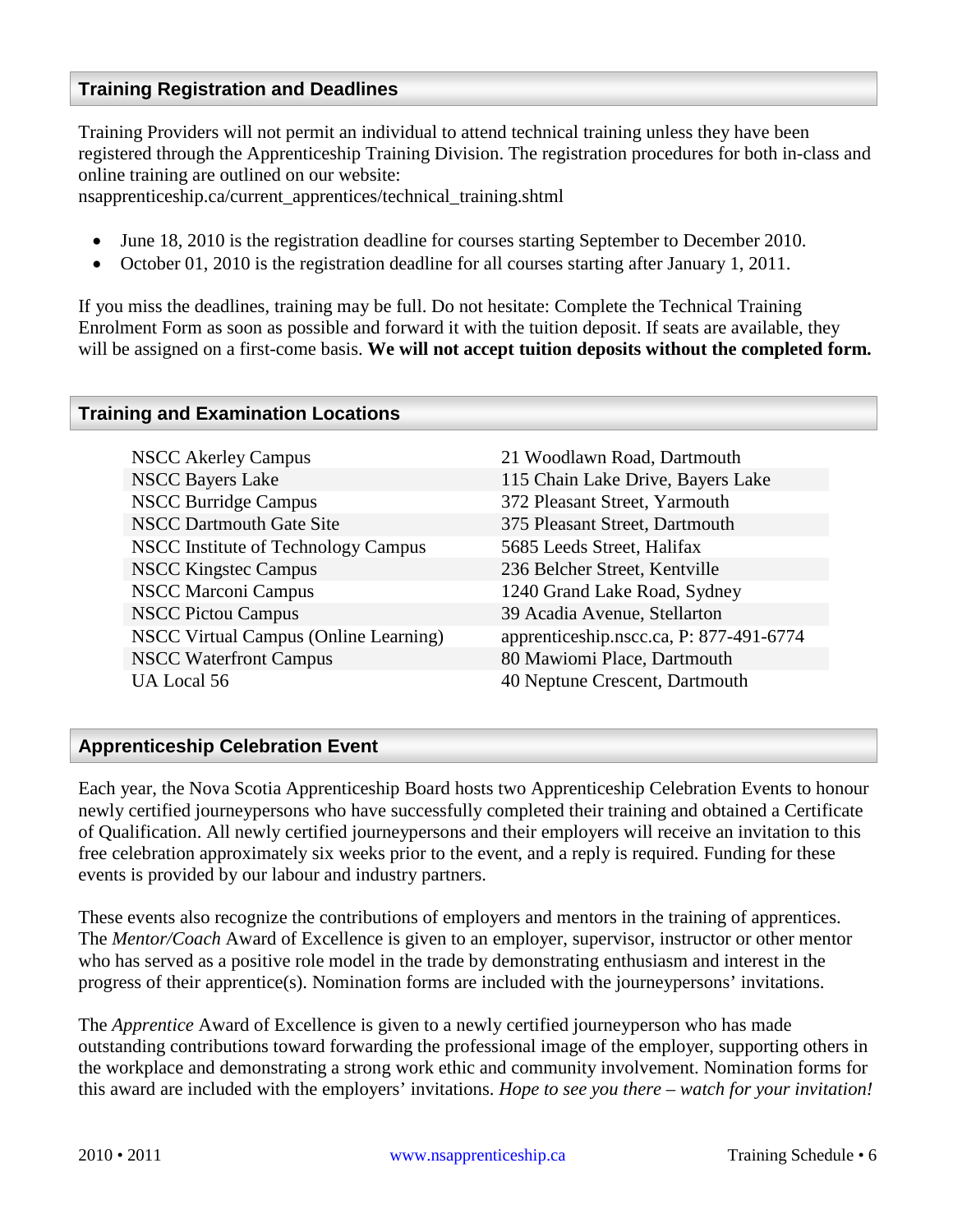## <span id="page-7-0"></span>**ASEP – GM AUTO SERVICE EDUCATION PROGRAM**

| $16Q-3$ | <b>7 Weeks</b> | Oct $25 - Dec 10, 2010$ | <b>Akerley Campus</b> |
|---------|----------------|-------------------------|-----------------------|
|         |                |                         |                       |
| $16Q-4$ | <b>7 Weeks</b> | Feb $7 -$ Mar 25, 2011  | <b>Akerley Campus</b> |

## <span id="page-7-1"></span>**AUTOMOTIVE SERVICE TECHNICIAN**

#### **Various Levels**

Various Automotive Service Technician courses are available online at NSCC's Virtual Campus. For details, visit the Virtual Campus website: [www.apprenticeship.nscc.ca](http://www.apprenticeship.nscc.ca/)

| <b>Level 1</b>   |                                          | <b>6 Week Session(s)</b> |                       |
|------------------|------------------------------------------|--------------------------|-----------------------|
| <b>ASTA 1831</b> | <b>Fundamental Skills</b>                | Nov $8 - Dec 17, 2010$   | <b>Akerley Campus</b> |
| <b>ASTA 1832</b> | Chassis Systems 1                        |                          |                       |
| <b>MPOA 1800</b> | Basic Welding                            |                          |                       |
| ASTA 1833        | Non-ABS Brake Systems                    |                          |                       |
| <b>ASTA 1834</b> | Electrical and Electronic Systems        |                          |                       |
| <b>ASTA 1835</b> | Maintenance Inspection & Body Adjustment |                          |                       |

| Level 2          |                                                            | <b>6 Week Session(s)</b>               |                       |  |
|------------------|------------------------------------------------------------|----------------------------------------|-----------------------|--|
| *ASTA 1835       | *Maintenance Inspection & Body Adjustment<br>(if required) | $*$ Jan 10 – 14, 2011<br>(if required) | <b>Akerley Campus</b> |  |
| <b>ASTA 1851</b> | Engine Principles & Fuel Delivery Systems                  | $*$ Jan 17 – 21, 2011                  | Marconi Campus        |  |
| <b>ASTA 1817</b> | Engine Cooling and Lubrication                             | (if required)                          |                       |  |
| <b>ASTA 1804</b> | <b>Starting and Charging Systems</b>                       | Jan 17 – Feb 25, 2011                  | <b>Akerley Campus</b> |  |
| ASTA 1836        | Lighting and Wiper Systems                                 | Jan $24 - \text{Mar } 4$ , 2011        | Marconi Campus        |  |
| <b>ASTA 1805</b> | <b>Ignition Systems</b>                                    |                                        |                       |  |
| <b>ASTA 1837</b> | Chassis Systems 2                                          |                                        |                       |  |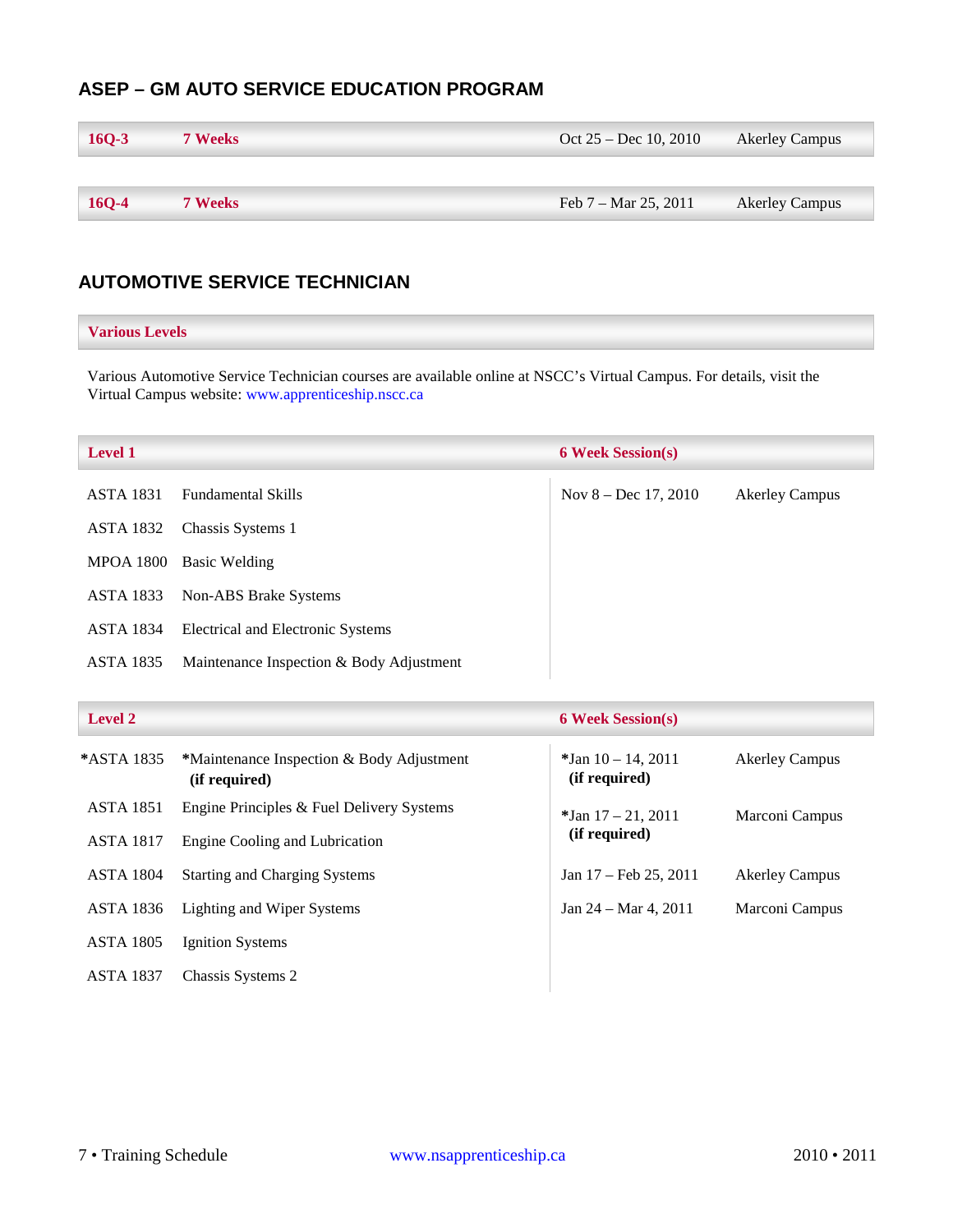## **AUTOMOTIVE SERVICE TECHNICIAN continued…**

| <b>Level 2-Lite</b> |                                                     | <b>4 Week Session(s)</b> |                       |
|---------------------|-----------------------------------------------------|--------------------------|-----------------------|
| <b>ASTA 1835</b>    | Maintenance Inspection & Body Adjustment            | Mar 7 - Apr 1, 2011      | <b>Akerley Campus</b> |
| <b>ASTA 1836</b>    | <b>Lighting and Wiper Systems</b>                   |                          |                       |
| <b>ASTA 1837</b>    | Chassis Systems 2                                   |                          |                       |
| <b>ASTA 1805</b>    | <b>Ignition Systems</b>                             |                          |                       |
|                     |                                                     |                          |                       |
|                     | <b>Level 2-Lite (part-time, evenings)</b>           | <b>6 Week Session(s)</b> |                       |
| <b>ASTA 1835</b>    | Maintenance Inspection & Body Adjustment            | Nov 1 Dec 10, 2010       | <b>Akerley Campus</b> |
| <b>ASTA 1836</b>    | Lighting and Wiper Syste <sup>6</sup> ANCELLED      |                          |                       |
| <b>ASTA 1837</b>    | Chassis Systems 2                                   |                          |                       |
| <b>ASTA 1805</b>    | <b>Ignition Systems</b>                             |                          |                       |
|                     |                                                     |                          |                       |
| Level 3             |                                                     | <b>7 Week Session(s)</b> |                       |
| <b>ASTA1839</b>     | <b>Gasoline Fuel Systems</b>                        | Nov $1 - Dec 17, 2010$   | <b>Akerley Campus</b> |
| <b>ASTA1840</b>     | Vehicle Management Systems                          | Apr 11 - May 27, 2011    | <b>Akerley Campus</b> |
| <b>ASTA1841</b>     | Intake and Emission Systems / Vehicle<br>Inspection | Mar 14 – Apr 29, 2011    | Marconi Campus        |
| <b>ASTA1843</b>     | Final Drive Systems                                 |                          |                       |
| <b>ASTA1845</b>     | Alternate Fuels and Energy Sources                  |                          |                       |
| <b>ASTA1846</b>     | ABS Brake and Restraint Systems                     |                          |                       |
| <b>ASTA1847</b>     | Vehicle Alignment                                   |                          |                       |
|                     |                                                     |                          |                       |
| <b>Group D</b>      |                                                     | <b>5 Week Session(s)</b> |                       |
| <b>ASTA 1810</b>    | <b>Clutches and Manual Transmissions</b>            | Sept 20 - Oct 22, 2010   | <b>Akerley Campus</b> |
| <b>ASTA 1811</b>    | <b>Transfer Cases and Hub Assemblies</b>            | Jan 24 - Feb 25, 2011    | <b>Akerley Campus</b> |
| <b>ASTA 1824</b>    | Engine Management & Diagnostic Systems              | Jan 17 - Feb 18, 2011    | <b>Truro Campus</b>   |
| <b>ASTA 1812</b>    | Automatic Transmission Control & Servicing          |                          |                       |
| <b>ASTA 1825</b>    | Automatic Transmission & Transaxles Overhauling     |                          |                       |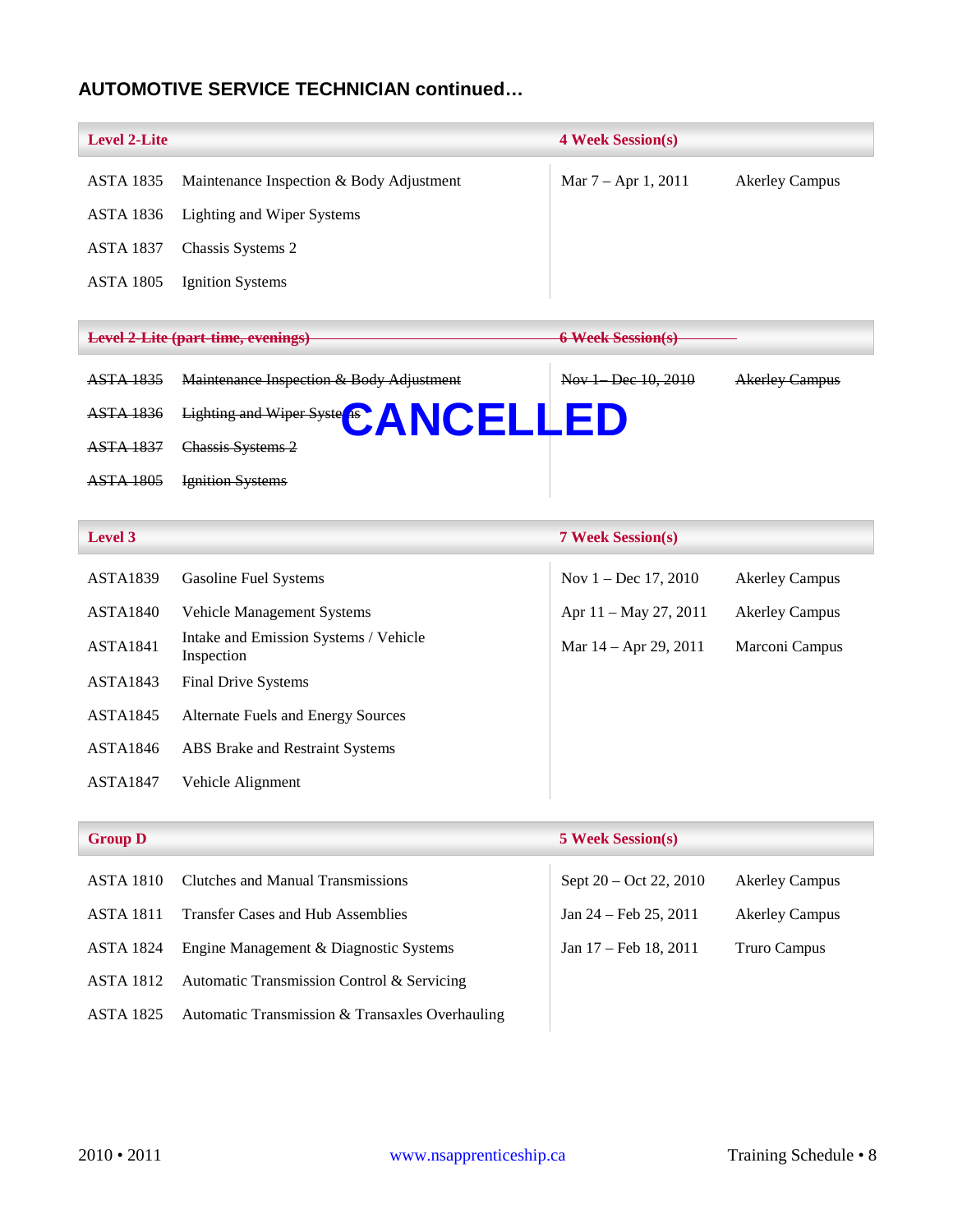## **AUTOMOTIVE SERVICE TECHNICIAN continued…**

| <b>Group E</b>   |                                      | <b>5 Week Session(s)</b> |                       |
|------------------|--------------------------------------|--------------------------|-----------------------|
| <b>ASTA 1818</b> | Engine Diagnosis, Service and Repair | Mar $7 -$ Apr 8, 2011    | <b>Akerley Campus</b> |
| <b>ASTA 1819</b> | Diesel Engines                       | Apr 18 – May 20, 2011    | <b>Akerley Campus</b> |
| <b>ASTA 1814</b> | ABS / Traction Control Systems       | May 9 – June 10, 2011    | <b>Akerley Campus</b> |
| <b>ASTA 1815</b> | <b>HVAC</b> Systems                  |                          |                       |
| <b>ASTA 1830</b> | Program Review                       | <b>NEW SESSION</b>       |                       |

## <span id="page-9-0"></span>**BLASTER**

| <b>Blasting Safety</b> |  |  |
|------------------------|--|--|
|                        |  |  |

Please contact the **Apprenticeship Training Division** for information.

## <span id="page-9-1"></span>**BOILERMAKER**

| <b>Level 1</b> | <b>6 Weeks</b> |                  | Mar 28 - May 6, 2011             | Marconi Campus |
|----------------|----------------|------------------|----------------------------------|----------------|
|                |                |                  |                                  |                |
| <b>Level 2</b> | <b>6 Weeks</b> |                  | $Jan 4 - Feb 11, 2011$           | Marconi Campus |
|                |                |                  |                                  |                |
| <b>Level 2</b> | <b>6 Weeks</b> |                  | Feb $14 - \text{Mar } 25$ , 2011 | Marconi Campus |
|                |                |                  |                                  |                |
| <b>Level 3</b> | <b>6 Weeks</b> |                  | Nov $8 - Dec 17, 2010$           | Marconi Campus |
|                |                |                  |                                  |                |
| <b>Level 3</b> | <b>6 Weeks</b> | <b>NEW DATES</b> | • May 9 – June 17, 2011          | Marconi Campus |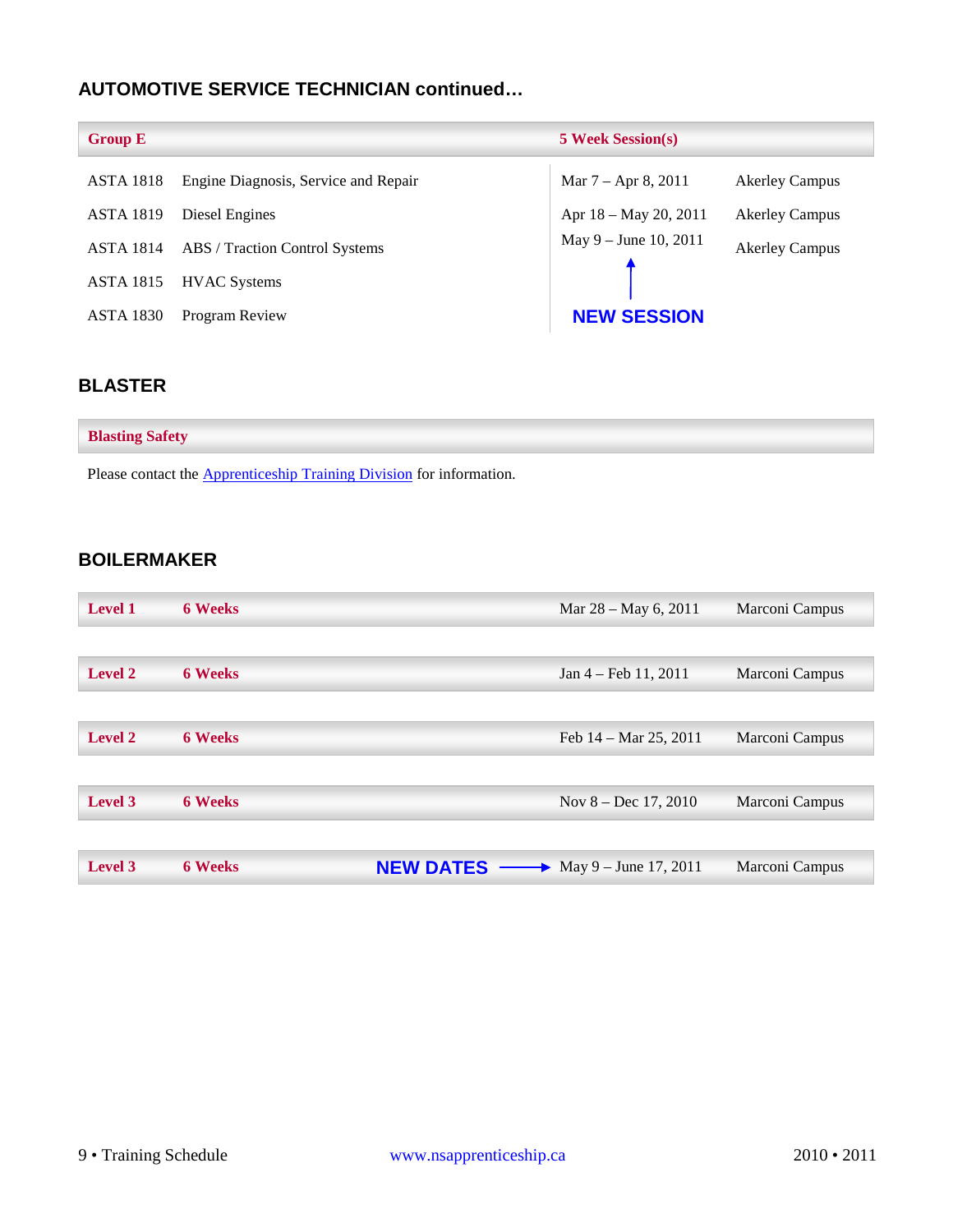## <span id="page-10-0"></span>**BRICKLAYER / RESTORATION STONE MASON**

| <b>New Group A</b> |                                                                  | <b>6 Week Session(s)</b> |                |
|--------------------|------------------------------------------------------------------|--------------------------|----------------|
| <b>BRKA 0801</b>   | Safety, Rigging and Scaffolding                                  | Mar $7 -$ Apr 15, 2011   | Dartmouth Gate |
| <b>BRKA 0802</b>   | Introduction to National Building Code / Tools $\&$<br>Equipment |                          |                |
| <b>BRKA 1803</b>   | Masonry Units / Anchors, Ties & Joint Reinforcement              |                          |                |
| BRKA 1804          | Mortars, Grouting & Parging                                      |                          |                |
| <b>BRKA 1805</b>   | Laying Brick & Block to Line                                     |                          |                |
| <b>BRKA</b> 1806   | Blueprint Reading / Leads                                        |                          |                |
|                    |                                                                  |                          |                |

|                    | <b>Group C - Bricklayer ONLY</b>     |                         | <b>5 Week Session(s)</b> |
|--------------------|--------------------------------------|-------------------------|--------------------------|
| <b>BRKA 1815</b>   | Fireplaces                           | Jan $24$ – Feb 25, 2011 | Dartmouth Gate           |
| BRKA 1814 Chimneys |                                      |                         |                          |
|                    | BRKA 1813 Openings & Frames / Arches |                         |                          |
| BRKA 1811          | Reinforced Masonry / Partitions      |                         |                          |
|                    | BRKA 1812 Wall Extensions & Openings |                         |                          |

## <span id="page-10-1"></span>**CARPENTER**

#### **Various Levels**

Various Carpenter courses are available online at NSCC's Virtual Campus. For details, visit the Virtual Campus website: [www.apprenticeship.nscc.ca](http://www.apprenticeship.nscc.ca/)

| <b>Group A</b>   |                                | <b>6 Week Session(s)</b> |                          |
|------------------|--------------------------------|--------------------------|--------------------------|
| <b>CARA 0800</b> | <b>Construction Safety</b>     | Apr $18 - May 27, 2011$  | Marconi Campus           |
| <b>CARA 0801</b> | Carpentry Tools                | Nov $8 - Dec 17, 2010$   | <b>Waterfront Campus</b> |
| <b>CARA 1819</b> | <b>Residential Foundations</b> |                          |                          |
| <b>CARA 1820</b> | <b>Residential Framing</b>     |                          |                          |
| CARA 0802        | <b>Construction Blueprints</b> |                          |                          |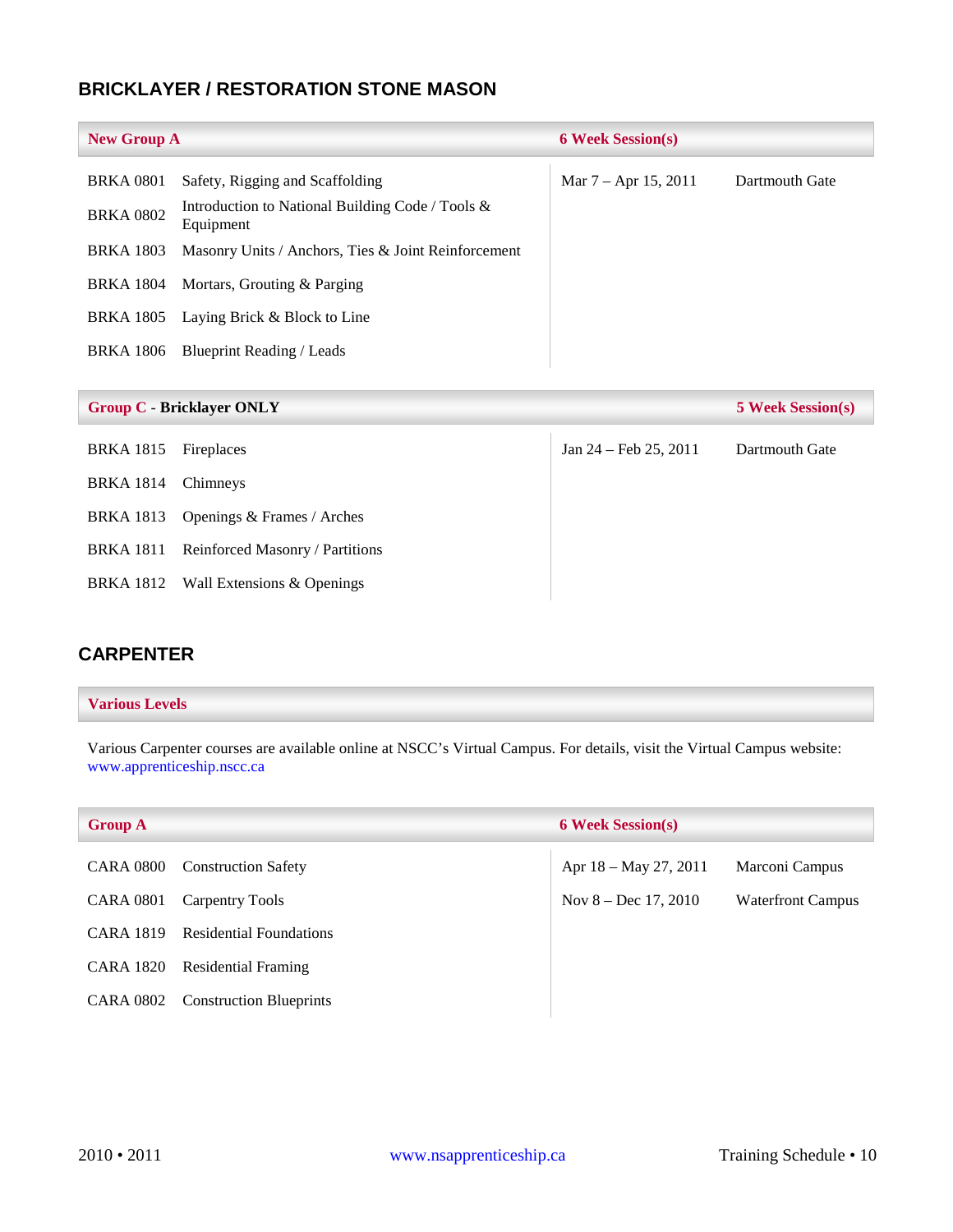## **CARPENTER continued…**

| <b>Group B</b>   |                                   | <b>5 Week Session(s)</b>         |                          |
|------------------|-----------------------------------|----------------------------------|--------------------------|
| <b>CARA 1821</b> | <b>Gable Roofs</b>                | Nov $15 - Dec 17, 2010$          | Marconi Campus           |
| CARA 1803        | Equal Sloped Hip Roofs            | Jan 10 – Feb 11, 2011            | <b>Waterfront Campus</b> |
| CARA 1804        | Intersecting Roofs of Equal Slope | <b>CANCEL Ext</b> P Feb 18, 2011 | <b>Waterfront Campus</b> |
| <b>CARA 1805</b> | Exterior Finish                   |                                  |                          |
| CARA 1806        | Exterior Siding / Cladding        |                                  |                          |

| <b>Group C</b>      |                                               | <b>5 Week Session(s)</b>         |                          |
|---------------------|-----------------------------------------------|----------------------------------|--------------------------|
| <b>CARA 1807</b>    | Floor, Wall and Ceiling Coverings             | Jan 17 – Feb 18, 2011            | Marconi Campus           |
| <b>CARA 1808</b>    | <b>NEW SESSION</b><br>Interior Doors and Trim | Jan 17 - Feb 18, 2011            | <b>Waterfront Campus</b> |
| <b>CARA 1809</b>    | <b>Common Stairs</b>                          | Feb $21 - \text{Mar } 25$ , 2011 | <b>Waterfront Campus</b> |
| <b>CARA 1811</b>    | <b>Advanced Roofs</b>                         | Apr 18 - May 20, 2011            | <b>Waterfront Campus</b> |
| <b>CARA 1810</b>    | Cabinets and Millwork                         |                                  |                          |
|                     |                                               |                                  |                          |
| <b>Group D</b>      |                                               | <b>6 Week Session(s)</b>         |                          |
| $C1$ $D1$ $10$ $11$ | $\Box$ $\alpha$ $\Box$                        | $\Gamma$ 1.30 $\pm$ 0.3011       | $\mathbf{r}$             |

| CARA 1814        | <b>Energy Efficient Construction</b>      | Feb $28 -$ Apr 8, 2011  | Marconi Campus           |
|------------------|-------------------------------------------|-------------------------|--------------------------|
| <b>CARA 1817</b> | Renovation                                | Feb $28 -$ Apr 8, 2011  | <b>Waterfront Campus</b> |
| <b>CARA 1812</b> | <b>Advanced Stairs</b>                    | Apr $18 - May 27, 2011$ | <b>Waterfront Campus</b> |
| CARA 1813        | Heavy / Commercial Construction           | June 6 - July 15, 2011  | <b>Waterfront Campus</b> |
| CARA 1815        | Commercial Blueprint Reading & Estimating |                         |                          |
| CARA 1825        | Program Review                            | <b>NEW SESSION</b>      |                          |

## <span id="page-11-0"></span>**COOK**

#### **Various Levels**

Various Cook courses are available online at NSCC's Virtual Campus. For details, visit the Virtual Campus website: [www.apprenticeship.nscc.ca](http://www.apprenticeship.nscc.ca/)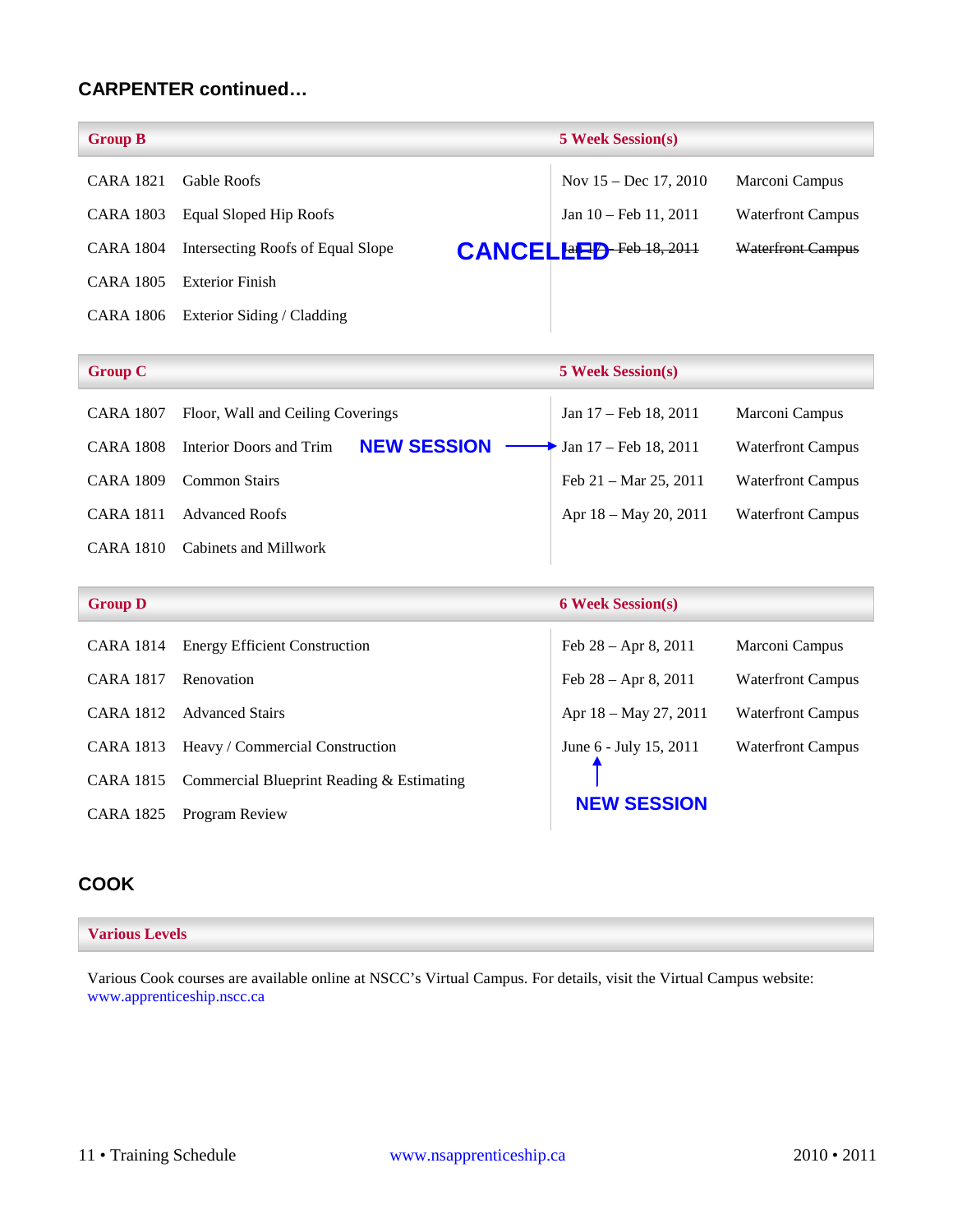## **COOK continued…**

|                                 | <b>6 Week Session(s)</b>    |  |                                      |
|---------------------------------|-----------------------------|--|--------------------------------------|
|                                 |                             |  | <b>Akerley Campus</b>                |
| <b>Basic Cooking Principles</b> |                             |  |                                      |
| Vegetable and Starch Cookery    |                             |  |                                      |
| Cold Kitchen 1                  |                             |  |                                      |
| Baking and Desserts 1           |                             |  |                                      |
| Egg and Breakfast Cookery       |                             |  |                                      |
|                                 | COOA 0802 Health and Safety |  | <b>CANCELLED Mar 14 Apr 22, 2011</b> |

| <b>Group B</b> |                                    | <b>6 Week Session(s)</b> |                       |
|----------------|------------------------------------|--------------------------|-----------------------|
| COOA 1803      | <b>Stock and Soups</b>             | Nov $1 - Dec 10, 2010$   | <b>Akerley Campus</b> |
| COOA 1804      | <b>Sauces</b>                      |                          |                       |
| COOA 1805      | Meat, Poultry and Game Cutting     |                          |                       |
| COOA 1806      | Meat, Poultry and Game Preparation |                          |                       |
| COOA 1807      | Fish and Seafood                   |                          |                       |
| COOA 1812      | Baking and Desserts 2              |                          |                       |
|                |                                    |                          |                       |

| <b>Group C</b> |  |
|----------------|--|
|----------------|--|

| <b>Group C</b>   |                                                         | <b>7 Week Session(s)</b>        |                       |
|------------------|---------------------------------------------------------|---------------------------------|-----------------------|
| <b>COOA 0801</b> | <b>Human Relations</b>                                  | Jan $17 - \text{Mar } 4$ , 2011 | <b>Akerley Campus</b> |
| <b>COOA 1809</b> | Cold Kitchen 2                                          |                                 |                       |
| COOA 1813        | Baking and Desserts 3                                   |                                 |                       |
| COOA 1814        | Food Service Management 2A (Nutrition)                  |                                 |                       |
| COOA 1816        | Food Service Management 1 (Costing)                     |                                 |                       |
|                  | COOA 1815 Food Service Management 2B (Menu / Practical) |                                 |                       |
| COOA 1819        | Program Review                                          |                                 |                       |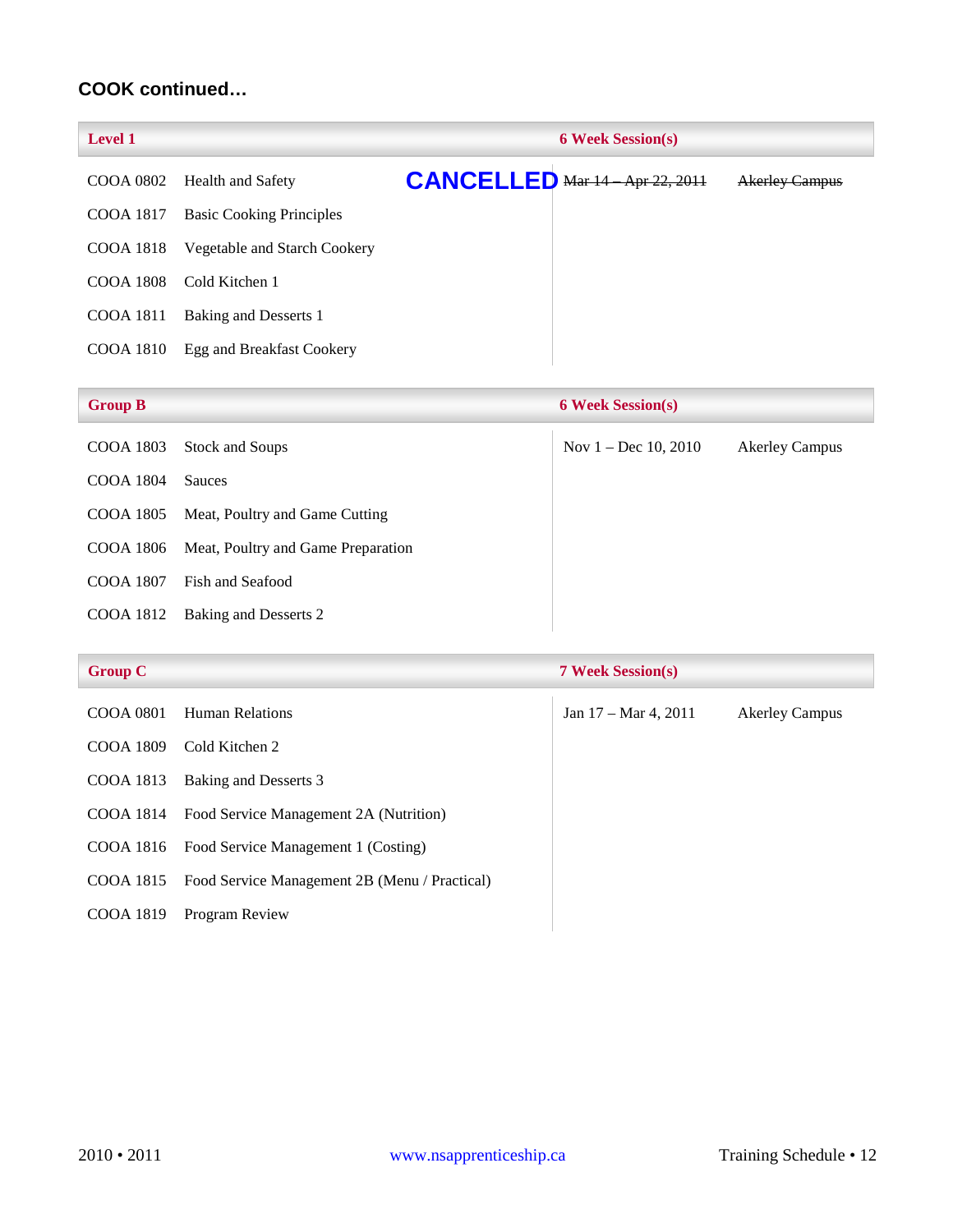## <span id="page-13-0"></span>**DOCUMENT USE REFRESHER**

| <b>Multiple Week Session(s)</b><br><b>Sessions</b> |                       |                                |                        |
|----------------------------------------------------|-----------------------|--------------------------------|------------------------|
| Tuesday & Thursday Evenings, $6 - 9:00$ pm         |                       | Fall Control LEED Oct 19, 2010 | IT-Campus              |
|                                                    | <b>Winter Session</b> | Starts Feb 1, 2011             | <b>Kingstec Campus</b> |
|                                                    |                       |                                | Marconi Campus         |
|                                                    |                       |                                | Pictou Campus          |
|                                                    |                       |                                |                        |

## <span id="page-13-1"></span>**ELECTRICIAN, CONSTRUCTION AND INDUSTRIAL**

#### **Various Levels**

Various Construction and Industrial Electrician courses are available online at NSCC's Virtual Campus. For details, visit the Virtual Campus website: [www.apprenticeship.nscc.ca](http://www.apprenticeship.nscc.ca/)

| <b>Group A</b>   |                                        | <b>7 Week Session(s)</b>        |                          |
|------------------|----------------------------------------|---------------------------------|--------------------------|
| <b>ELEA</b> 0801 | Safety Practices / Building Codes      | Jan $10 - \text{Feb } 25, 2011$ | <b>Waterfront Campus</b> |
| <b>ELEA 0802</b> | Generic Blueprint                      | May $9 -$ June 24, 2011         | <b>Waterfront Campus</b> |
| <b>ELEA</b> 1804 | Tools & Equipment                      |                                 |                          |
| <b>ELEA</b> 1805 | DC Theory / Series & Parallel Circuits |                                 |                          |
| <b>ELEA</b> 1806 | Conductors, Cables & Voltage Drop      |                                 |                          |
| <b>ELEA 1824</b> | <b>Fundamental Wiring</b>              |                                 |                          |
| <b>ELEA 1807</b> | Raceway Installation                   |                                 |                          |
|                  |                                        |                                 |                          |

| <b>Group B</b>   |                                                        | <b>7 Week Session(s)</b>        |                          |
|------------------|--------------------------------------------------------|---------------------------------|--------------------------|
| <b>ELEA 1834</b> | <b>NEW SESSION</b><br>Single-Phase Theory 1            | Nov $1 - Dec 17, 2010$          | <b>Burridge Campus</b>   |
| <b>ELEA</b> 1831 | Single-Phase Theory 2                                  | Jan $10 - \text{Feb } 25, 2011$ | Marconi Campus           |
| <b>ELEA 1809</b> | Three-Phase Theory / Distribution Systems Conditioning | Nov $1 - Dec 17, 2010$          | Pictou Campus            |
| <b>ELEA</b> 1810 | Distribution Equipment / Protective Devices            | Nov $1 - Dec 17, 2010$          | <b>Waterfront Campus</b> |
| <b>ELEA 1825</b> | Lighting & Controls                                    | Nov $1 - Dec 17, 2010$          | <b>Waterfront Campus</b> |
| <b>ELEA</b> 1808 | <b>Heating Systems</b>                                 | Jan $10 - \text{Feb } 25, 2011$ | <b>Waterfront Campus</b> |
| <b>ELEA</b> 1832 | Single-Phase Service Entrance                          | Jan $10 - \text{Feb } 25, 2011$ | <b>Waterfront Campus</b> |
|                  |                                                        | Mar $7 -$ Apr 22, 2011          | <b>Waterfront Campus</b> |
|                  |                                                        | May $9 -$ June 24, 2011         | <b>Waterfront Campus</b> |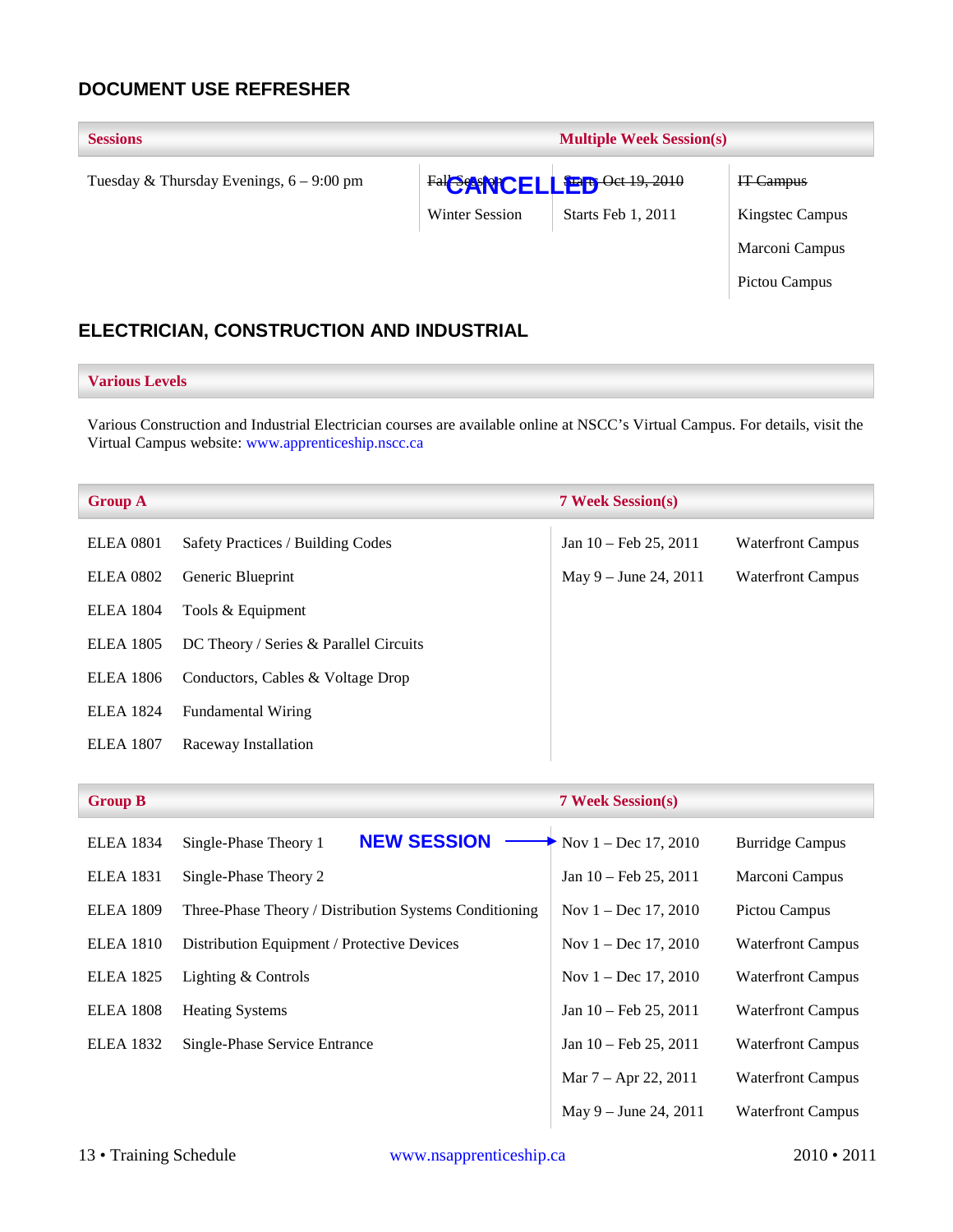## **ELECTRICIAN, CONSTRUCTION AND INDUSTRIAL continued…**

| <b>Group C</b>   |                                    | <b>7 Week Session(s)</b>        |                          |
|------------------|------------------------------------|---------------------------------|--------------------------|
| <b>ELEA 1813</b> | High-Voltage Systems               | Mar 7 – Apr 22, 2011            | Kingstec Campus          |
| <b>ELEA 1812</b> | <b>Transformers</b>                | Nov $1 - Dec 17, 2010$          | Marconi Campus           |
| <b>ELEA 1814</b> | DC Machines & Controls             | Mar 7 – Apr 22, 2011            | Marconi Campus           |
| <b>ELEA 1816</b> | AC Generators / Three-Phase Motors | Jan $10 - \text{Feb } 25, 2011$ | Pictou Campus            |
| <b>ELEA</b> 1815 | Single-Phase Motors                | Sept $7 - Oct$ 22, 2010         | <b>Waterfront Campus</b> |
| <b>ELEA 1817</b> | Motor Starters / Control Devices   | Nov $1 - Dec 17, 2010$          | <b>Waterfront Campus</b> |
| <b>ELEA</b> 1833 | Three-Phase Service Entrance       | Jan 10 – Feb 25, 2011           | <b>Waterfront Campus</b> |
|                  |                                    | Mar $7 -$ Apr 22, 2011          | <b>Waterfront Campus</b> |
|                  |                                    | May $9 -$ June 24, 2011         | <b>Waterfront Campus</b> |
|                  |                                    | May $9 -$ June 24, 2011         | <b>Waterfront Campus</b> |
|                  |                                    |                                 |                          |
| <b>Group D</b>   |                                    | <b>7 Week Session(s)</b>        |                          |

| <b>ELEA</b> 1822 | Trouble Shooting / Electrical Blueprint         | May $2 -$ June 17, 2011 | Kingstec Campus          |
|------------------|-------------------------------------------------|-------------------------|--------------------------|
| <b>ELEA 1819</b> | Power Supply / Rectification / Control Circuits | May $2 -$ June 17, 2011 | Marconi Campus           |
| <b>ELEA 1820</b> | <b>Solid State Drives</b>                       | Mar $7 -$ Apr 22, 2011  | Pictou Campus            |
| <b>ELEA</b> 1823 | Emergency Stand-by/ Communication Systems       | Sept $7 - Oct$ 22, 2010 | <b>Waterfront Campus</b> |
| <b>ELEA</b> 1818 | Programmable Logic Controllers                  | Nov $1 - Dec 17, 2010$  | <b>Waterfront Campus</b> |
| <b>ELEA</b> 1821 | <b>Signaling Systems</b>                        | Mar $7 -$ Apr 22, 2011  | <b>Waterfront Campus</b> |
| <b>ELEA</b> 1835 | Program Review                                  | Mar $7 -$ Apr 22, 2011  | <b>Waterfront Campus</b> |
|                  |                                                 | May $9 -$ June 24, 2011 | <b>Waterfront Campus</b> |

### **Group E – Industrial Electrician ONLY 6 Week Session(s)**

| <b>IELA</b> 1826 | Hydraulic / Pneumatic Systems                          |
|------------------|--------------------------------------------------------|
| <b>IELA 1828</b> | Process Control / Distributed Control Systems          |
| <b>IELA 1827</b> | Servomechanisms / Analogue Devices                     |
| <b>IELA 1830</b> | Boiler Control & Air Conditioning                      |
| <b>IELA 1829</b> | Precipitators / Vibration Analysis / Energy Management |
| IELA 1836        | Program Review                                         |

Nov 1 – Dec 10, 2010 Waterfront Campus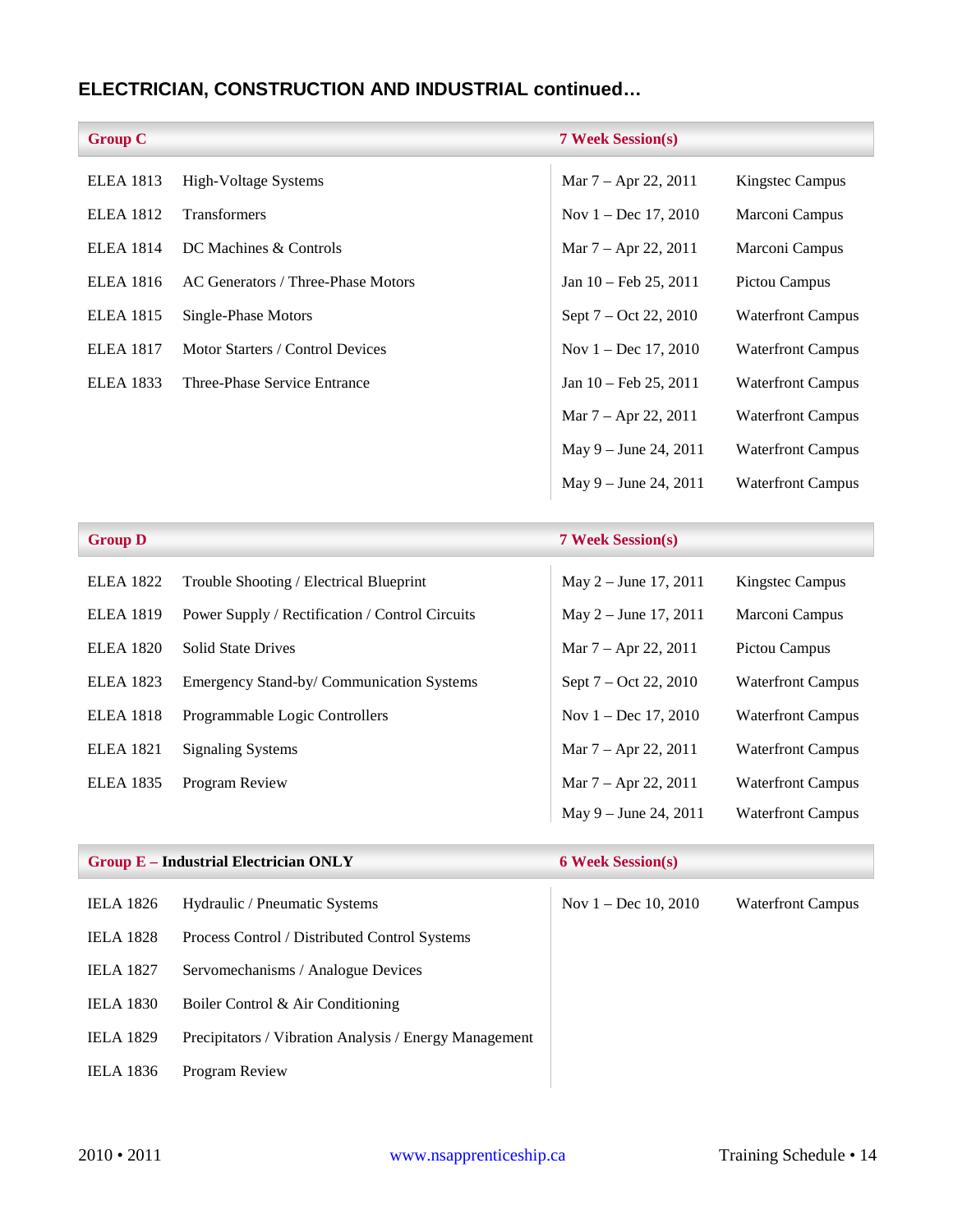## <span id="page-15-0"></span>**GAS FITTER (LABS)**

# Various Gas Fitter (Lab) courses are available online at NSCC's Virtual Campus. For details, visit the Virtual Campus website: [www.apprenticeship.nscc.ca](http://www.apprenticeship.nscc.ca/) **Various Levels Level 2 Multiple Weeks** Oct 2010 – June, 2011 Akerley Campus **Level 3 Multiple Weeks** Oct 2010 – June, 2011 Akerley Campus

## <span id="page-15-1"></span>**HEAVY DUTY EQUIPMENT TECHNICIAN / TRUCK AND TRANSPORT MECHANIC**

| <b>Level 1</b>   |                                          | <b>7 Week Session(s)</b>        |                       |
|------------------|------------------------------------------|---------------------------------|-----------------------|
| <b>IMPA.0801</b> | <b>Fundamental Shop Skills</b>           | Jan $17 - \text{Mar } 4$ , 2011 | <b>Akerley Campus</b> |
| <b>IMPA 1803</b> | Basic Electrical & Electronic Principles |                                 |                       |
| <b>IMPA 1804</b> | Hydraulics I                             |                                 |                       |
| <b>IMPA 1805</b> | Lubricants. Lubrication & Cooling        |                                 |                       |
| <b>IMPA 1806</b> | <b>Braking Systems</b>                   |                                 |                       |
| <b>IMPA 1807</b> | <b>Engine Principles</b>                 |                                 |                       |
| <b>MPOA 1800</b> | <b>Basic Welding</b>                     |                                 |                       |
|                  |                                          |                                 |                       |

| <b>Group B</b>   |                                 | <b>6 Week Session(s)</b> |                       |
|------------------|---------------------------------|--------------------------|-----------------------|
| <b>IMPA 1808</b> | Drive Lines                     | Sept 13 – Oct 22, 2010   | <b>Akerley Campus</b> |
| <b>IMPA 1809</b> | Ignition Systems                | Mar $21 -$ Apr 29, 2011  | <b>Akerley Campus</b> |
| <b>IMPA 1810</b> | Fuel Systems I                  |                          |                       |
| <b>IMPA 1811</b> | Intake & Exhaust Systems        |                          |                       |
| <b>IMPA 1812</b> | Clutches & Manual Transmissions |                          |                       |
| <b>IMPA 1813</b> | Starting & Charging Systems     |                          |                       |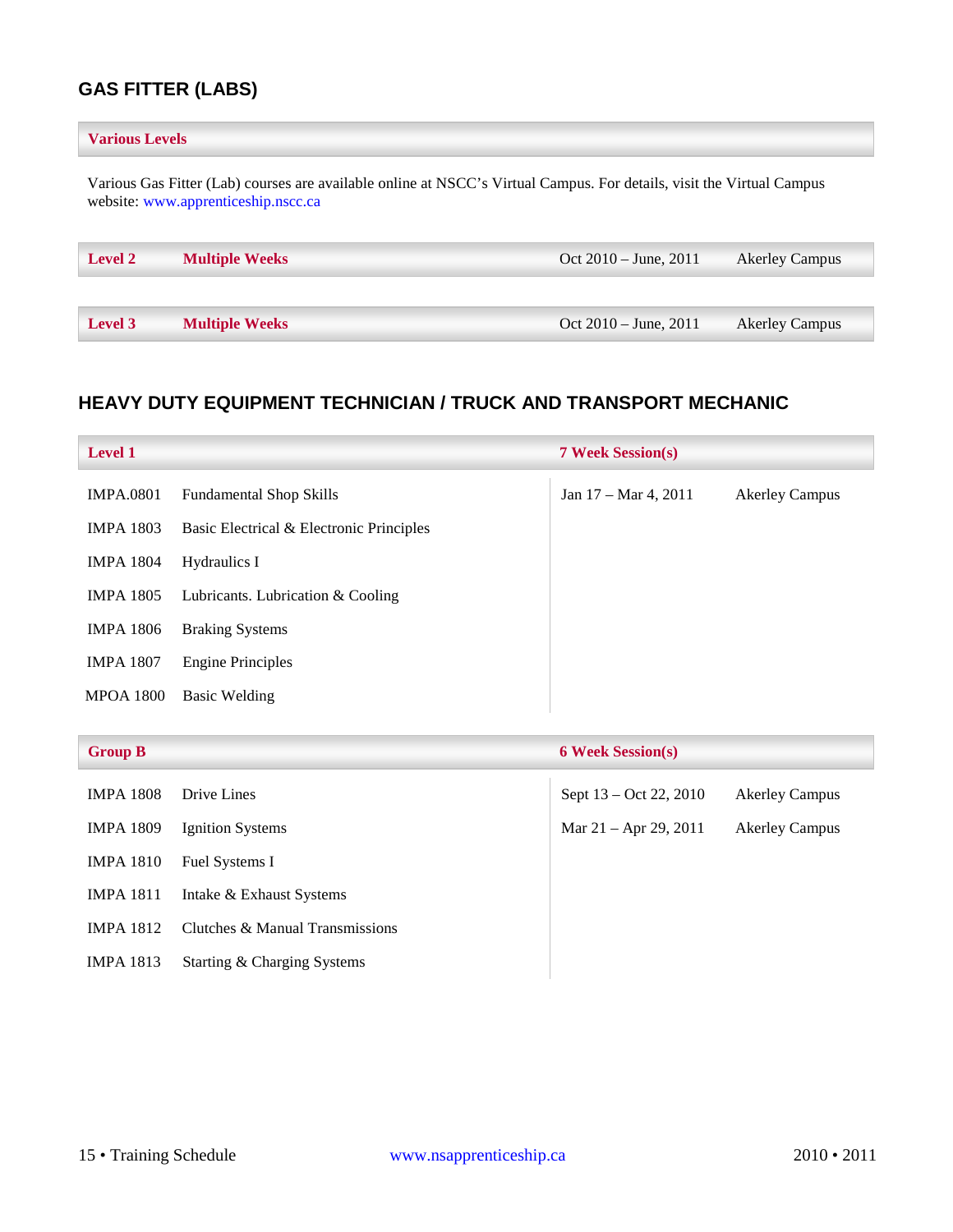## **HEAVY DUTY EQUIPMENT TECHNICIAN / TRUCK AND TRANSPORT MECHANIC continued…**

|                  | <b>Group C - Heavy Duty Equipment Technician ONLY</b> | <b>7 Week Session(s)</b> |                       |
|------------------|-------------------------------------------------------|--------------------------|-----------------------|
| <b>HDEA</b> 1801 | Frame & Suspension Systems                            | Nov $1 - Dec 17, 2010$   | <b>Akerley Campus</b> |
| HDEA 1802        | Manual Steering Systems & Front End Alignment         |                          |                       |
| <b>HDEA 1803</b> | <b>Power Steering Systems</b>                         |                          |                       |
| <b>HDEA 1804</b> | Torque Converters & Powershift Transmissions          |                          |                       |
| <b>HDEA 1805</b> | <b>P</b> neumatics                                    |                          |                       |
| <b>HDEA 1806</b> | Hydraulics 2                                          |                          |                       |
| <b>IMPA 1814</b> | Air Conditioning Systems                              |                          |                       |

**For information about Truck and Transport Group C training, see the entry for [Truck and Transport Mechanic](#page-29-0)**.

|                  | <b>Group D – Heavy Duty Equipment Technician ONLY</b> | <b>8 Week Session(s)</b>        |                       |
|------------------|-------------------------------------------------------|---------------------------------|-----------------------|
|                  | HDEA 1815 Preventative Maintenance $\&$ Inspection    | Jan $10 - \text{Mar } 4$ , 2011 | <b>Akerley Campus</b> |
| <b>HDEA 1816</b> | Fuel Systems 2                                        |                                 |                       |
|                  | HDEA 1817 Electronic Control & Monitoring Systems     |                                 |                       |
| <b>HDEA</b> 1818 | <b>Engine Diagnosis</b>                               |                                 |                       |
| <b>HDEA 1807</b> | <b>Tracked Steering Systems</b>                       |                                 |                       |
| <b>HDEA 1808</b> | Attachments, Ground Engaging & Working Tools          |                                 |                       |
| <b>HDEA 1809</b> | Cabs, ROPS & Safety                                   |                                 |                       |
| <b>HDEA 1819</b> | Program Review                                        |                                 |                       |

**For information about Truck and Transport Group D training, see the entry for [Truck and Transport Mechanic](#page-29-0)**.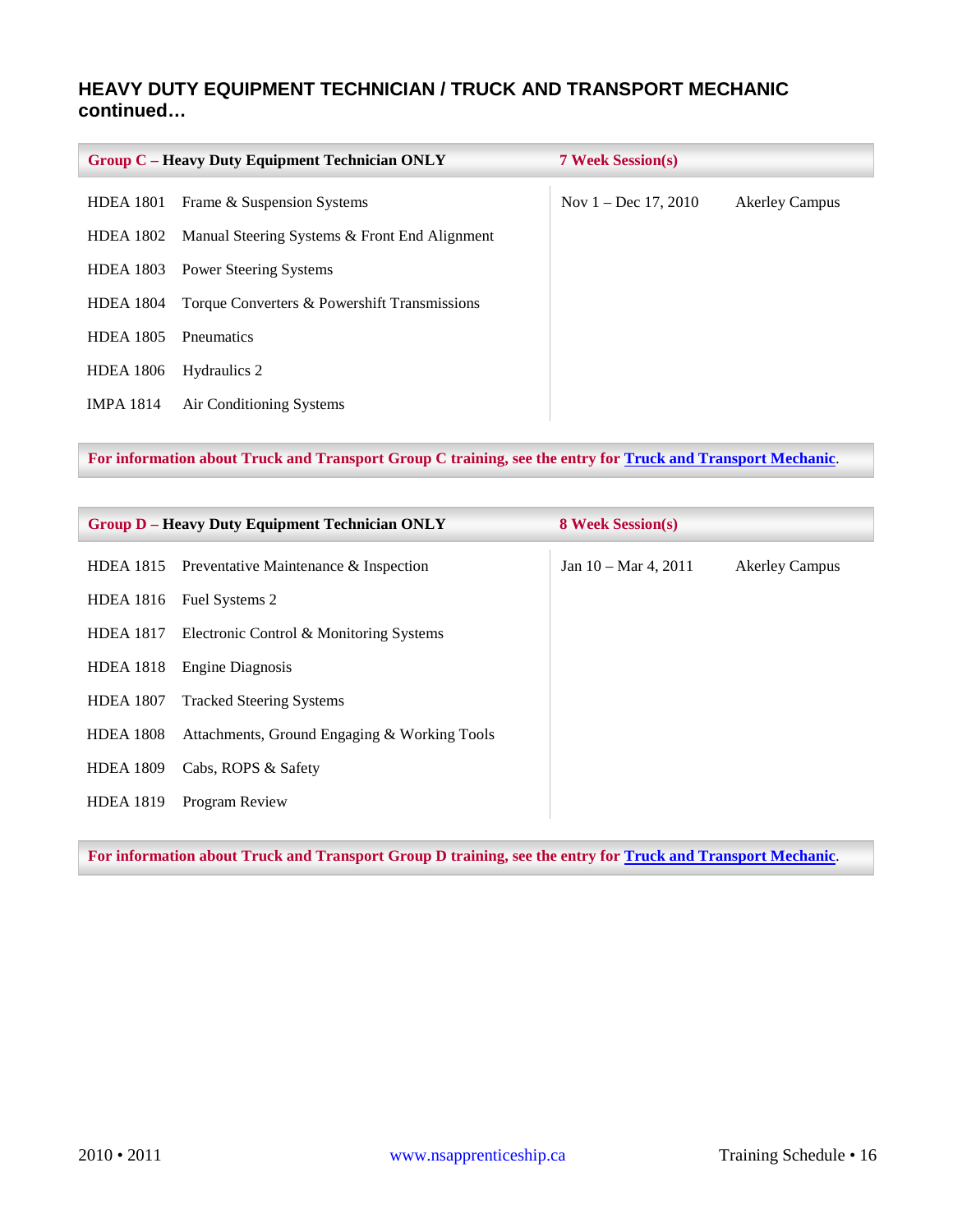## <span id="page-17-0"></span>**INDUSTRIAL MECHANIC (MILLWRIGHT)**

| <b>Level 2</b>   |                                                 | <b>7 Week Session(s)</b>        |           |
|------------------|-------------------------------------------------|---------------------------------|-----------|
| IMMA 1807        | Static & Dynamic Seals                          | Jan $10 - \text{Feb } 25, 2011$ | IT Campus |
| IMMA 1813        | Bearings & Lubrication                          |                                 |           |
| IMMA 1809        | Couplings & Clutches                            |                                 |           |
| <b>IMMA 1810</b> | <b>Gear Drive Units</b>                         |                                 |           |
|                  | IMMA 1812 Conveyors (Material Handling Systems) |                                 |           |
| <b>IMMA 1819</b> | Sheaves & Sprockets                             |                                 |           |
| <b>IMMA 1804</b> | Equipment & Mechanical Installation Blueprint   |                                 |           |

| <b>Group C</b> |  |
|----------------|--|

| <b>Group C</b>  |                                                                 | <b>6 Week Session(s)</b> |                  |
|-----------------|-----------------------------------------------------------------|--------------------------|------------------|
| <b>IMMA1808</b> | Pumps (Positive & Non-positive)                                 | Mar $7 -$ Apr 15, 2011   | <b>IT Campus</b> |
| <b>IMMA1814</b> | Fluid Power 1 (Basic Hydraulics, Schematics $\&$<br>Components) |                          |                  |
| <b>IMMA1815</b> | Fluid Power 2 (Controls, Circuits & Testing)                    |                          |                  |
| <b>IMMA1817</b> | <b>P</b> neumatics                                              |                          |                  |
| <b>IMMA1818</b> | Compressors                                                     |                          |                  |
| <b>IMMA1823</b> | Internal Combustion Engines / Basic Electricity                 |                          |                  |

| <b>Group D</b> |  |
|----------------|--|
|                |  |

| <b>Group D</b>   |                                                                                                                                   | <b>7 Week Session(s)</b>               |           |  |
|------------------|-----------------------------------------------------------------------------------------------------------------------------------|----------------------------------------|-----------|--|
|                  | *IMMA 1822 *Fans and Boilers<br>(if required)                                                                                     | *Apr $26 - 29$ , 2011<br>(if required) | IT Campus |  |
|                  | IMMA 1824 Steam & Gas Turbines                                                                                                    | May $2 -$ June 10, 2011                | IT Campus |  |
| <b>IMMA 1811</b> | Alignment 1 (Basic)                                                                                                               |                                        |           |  |
| IMMA 1828        | Alignment 2 (Reverse & Cross Dial, Laser)                                                                                         |                                        |           |  |
| IMMA 1825        | Dynamic Balancing / Vibration Analysis / Maintenance                                                                              |                                        |           |  |
| IMMA 1826        | Machinery Installation & Optical Alignment                                                                                        |                                        |           |  |
|                  | $\mathbf{u}$ $\mathbf{u}$ $\mathbf{u}$ $\mathbf{u}$ $\mathbf{u}$ $\mathbf{v}$ $\mathbf{v}$ $\mathbf{v}$ $\mathbf{v}$ $\mathbf{v}$ |                                        |           |  |

IMMA 1830 Program Review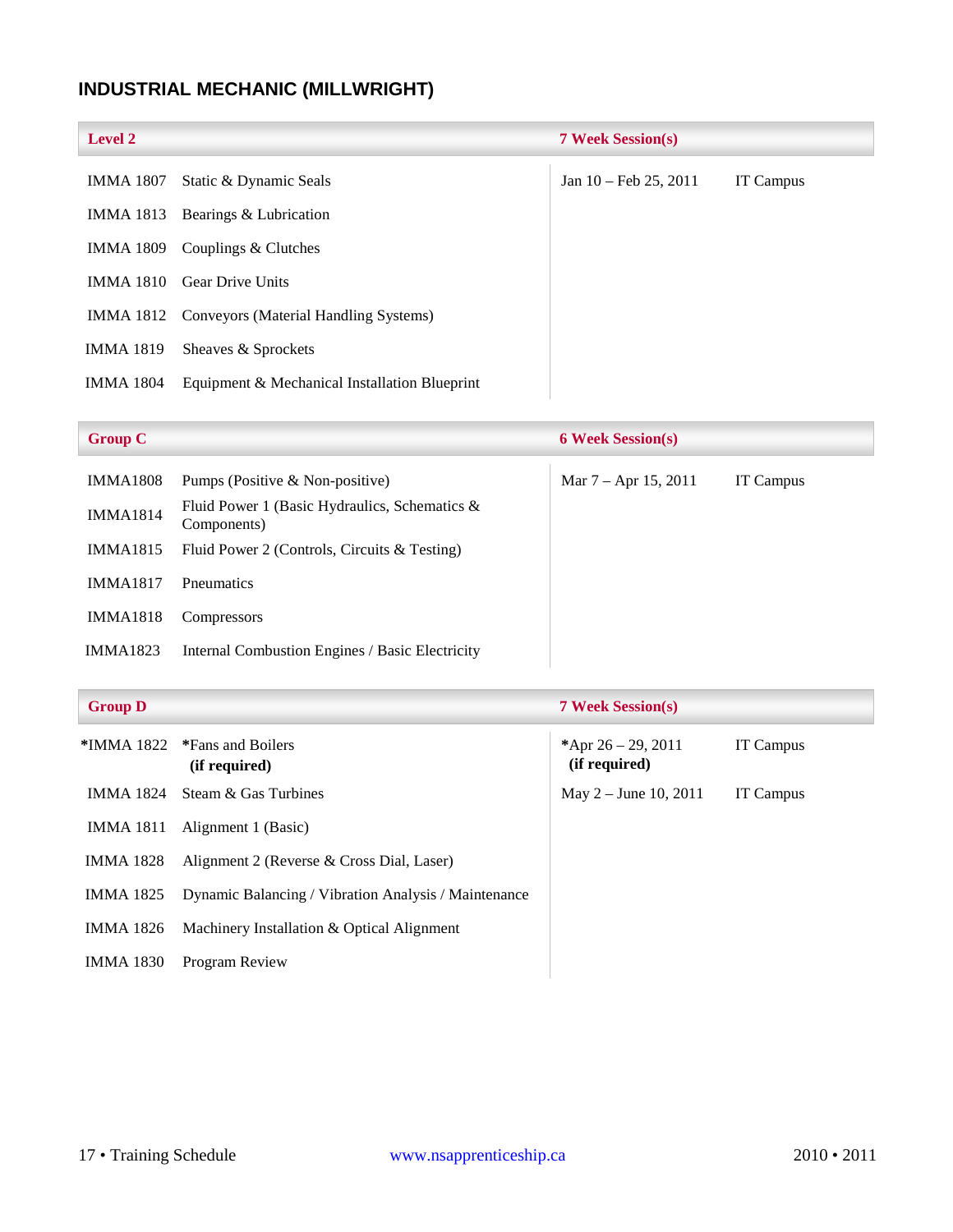## <span id="page-18-0"></span>**INSTRUMENTATION AND CONTROL TECHNICIAN**

| Level 3 | <b>7 Weeks</b> | Apr 26 – June 10, 2011 Marconi Campus  |  |
|---------|----------------|----------------------------------------|--|
|         |                |                                        |  |
| Level 4 | <b>7 Weeks</b> | June 13 – July 29, 2011 Marconi Campus |  |

## <span id="page-18-1"></span>**INSULATOR (HEAT AND FROST)**

| <b>Level 1</b>            |                  | <b>6 Week Session(s)</b>                                 |                        |
|---------------------------|------------------|----------------------------------------------------------|------------------------|
|                           |                  | Sept 7 – Oct 15, 2010<br>Jan $24 - \text{Mar } 4$ , 2011 | Local 116<br>Local 116 |
| 4-Weeks<br><b>Level 2</b> | <b>CANCELLED</b> | Apr 4 Apr 29, 2011                                       | <b>Local 116</b>       |

## <span id="page-18-2"></span>**IRONWORKER (GENERALIST)**

| <b>Group B</b>   |                                                     | <b>8 Week Session(s)</b>        |               |
|------------------|-----------------------------------------------------|---------------------------------|---------------|
| <b>IRWA 1809</b> | Electric Arc Welding & Arc Air Gouging              | Jan $10 - \text{Mar } 4$ , 2011 | Pictou Campus |
| <b>IRWA 1810</b> | Rigging 3 (Load Handling)                           |                                 |               |
| <b>IRWA 1811</b> | Structural Steel 2 (Erection)                       |                                 |               |
| <b>IRWA 1812</b> | Ornamental & Miscellaneous Ironwork                 |                                 |               |
| <b>IRWA 1813</b> | <b>Tower Cranes</b>                                 |                                 |               |
| <b>IRWA 1814</b> | Pre-cast Concrete                                   |                                 |               |
| <b>IRWA 1815</b> | Reinforced Concrete 2 (Pre-assembly & Installation) |                                 |               |
| <b>IRWA 1816</b> | Wooden Structures / Decking & Grating               |                                 |               |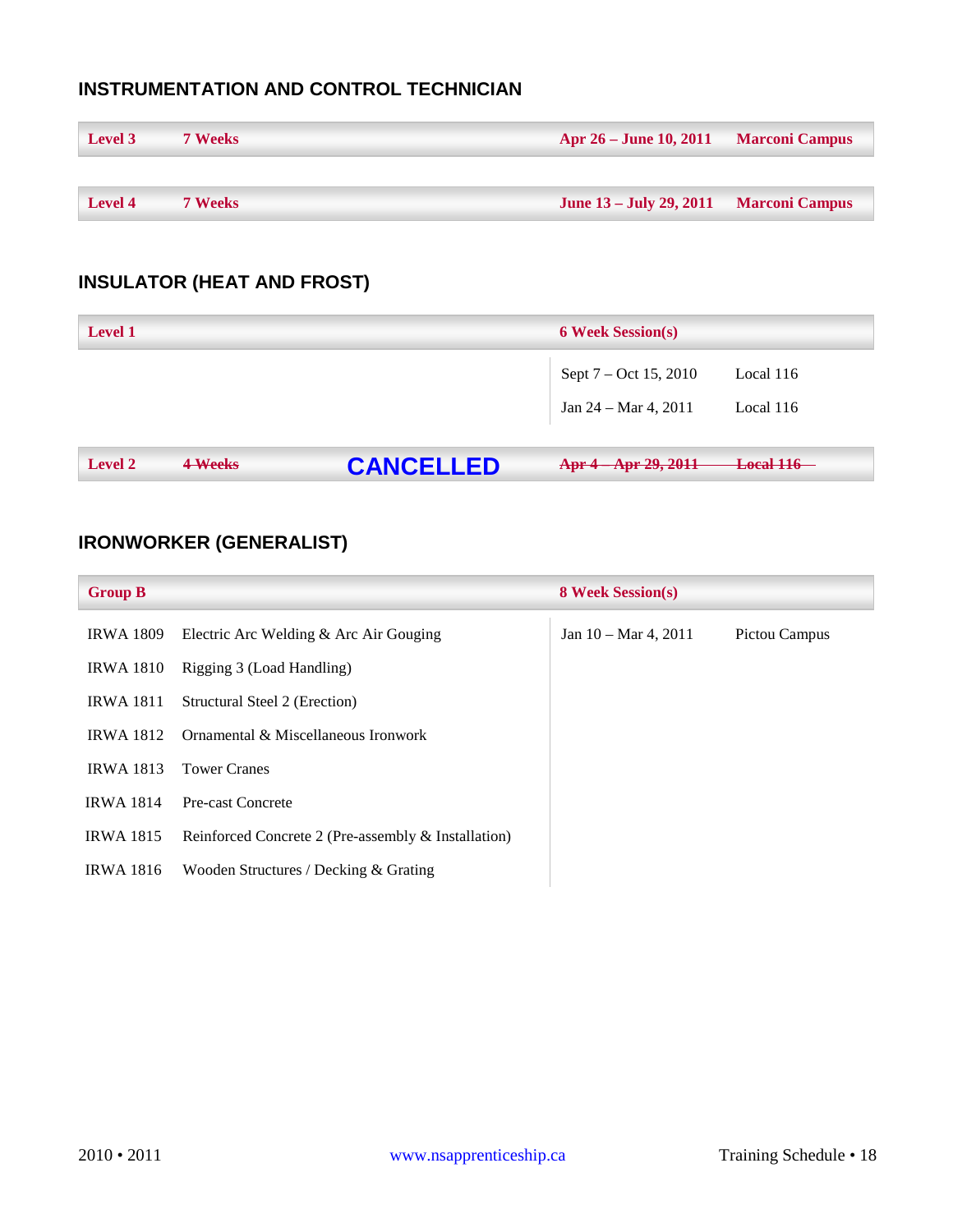## **IRONWORKER (GENERALIST) continued…**

| <b>Group C</b>   |                                               | <b>8 Week Session(s)</b> |               |
|------------------|-----------------------------------------------|--------------------------|---------------|
| <b>IRWA 1817</b> | Derricks & EOT Cranes / Falsework             | Mar $14 -$ May 6, 2011   | Pictou Campus |
| <b>IRWA 1818</b> | Blueprint Reading 3 (Rebar)                   |                          |               |
| <b>IRWA 1819</b> | Structural Steel 3 (Plumbing & Securing)      |                          |               |
| <b>IRWA 1820</b> | Storage Tanks, Bins & Hoppers / Dismantling   |                          |               |
| <b>IRWA 1821</b> | Job Planning, Coordination & Site Preparation |                          |               |
| <b>IRWA 1822</b> | Reinforced Concrete 3 (Fabrication)           |                          |               |
| <b>IRWA 1823</b> | Robotic Equipment / Curtain Walls             |                          |               |
| <b>IRWA 1824</b> | Post-Tensioning/Program Review                |                          |               |
|                  |                                               |                          |               |

## <span id="page-19-0"></span>**MACHINIST**

#### **Various Levels**

Various Machinist courses are available online at NSCC's Virtual Campus. For details, visit the Virtual Campus website: [www.apprenticeship.nscc.ca](http://www.apprenticeship.nscc.ca/)

| <b>Group D</b>       |                                                                  | <b>5 Week Session(s)</b> |           |
|----------------------|------------------------------------------------------------------|--------------------------|-----------|
|                      | MCHA 1816 Planning, Measuring and Precision Layout               | Jan 17 Feb 18, 2011      | IT Campus |
| MCHA 1815 Spur Gears |                                                                  | <b>CANCELLED</b>         |           |
|                      | MCHA 1822 Bevel, Helical and Worm Gears                          |                          |           |
|                      | MCHA 1818 Abrasives and Surface Grinders                         |                          |           |
|                      | MCHA 1819 Cylindrical Grinders & Universal Cutter & Tool Grinder |                          |           |
|                      |                                                                  |                          |           |
|                      | Level 4 (Replaces the Old Group E)                               | <b>6 Week Session(s)</b> |           |
|                      | MCHA 1838 Precision Measurement / Jigs and Fixtures              | Feb 28 Apr 8, 2011       | IT Campus |
|                      | MCHA 1839 Quality Inspection / Reconditioning                    | <b>CANCELLED</b>         |           |
|                      | MCHA 1820 Numerical Control & CNC                                |                          |           |
|                      | MCHA 1821 CNC Programming                                        |                          |           |
|                      | MCHA 1840 Applied Mathematics                                    |                          |           |
|                      | MCHA 1830 Program Review                                         |                          |           |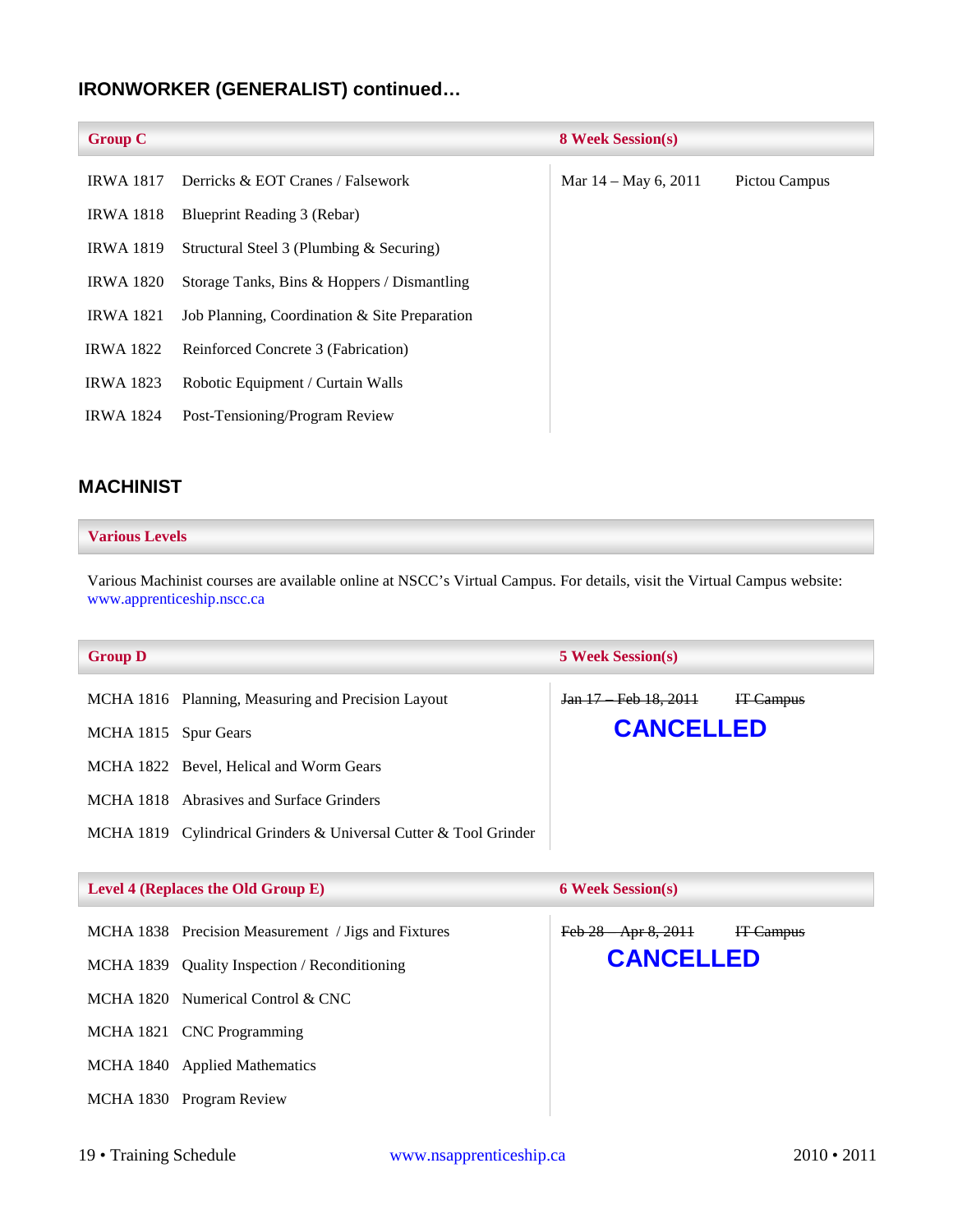## <span id="page-20-0"></span>**MATH REFRESHER**

| <b>Sessions</b>                            |                | <b>Multiple Week Session(s)</b> |                        |
|--------------------------------------------|----------------|---------------------------------|------------------------|
| Tuesday & Thursday Evenings, $6 - 9:00$ pm |                | Fall SOSANCELLEE Det 19, 2010   | IT-Campus              |
|                                            | Winter Session | Starts Feb 1, 2011              | <b>Kingstec Campus</b> |
|                                            |                |                                 | Marconi Campus         |
|                                            |                |                                 | Pictou Campus          |
| <b>METAL FABRICATOR (FITTER)</b>           |                |                                 |                        |
| # Weeks - TBD<br><b>Level 2</b>            |                | Apr 26 – June 3, 2011           | <b>Akerley Campus</b>  |

## <span id="page-20-2"></span><span id="page-20-1"></span>**MOTOR VEHICLE BODY REPAIRER (METAL & PAINT)**

| <b>Level 1</b>  |                                                                   | <b>5 Week Session(s)</b> |                       |
|-----------------|-------------------------------------------------------------------|--------------------------|-----------------------|
| MVBA 0801       | <b>CANCELLED</b><br>Shop and Safety                               | Apr 26 May 27, 2011      | <b>Akerley Campus</b> |
|                 | MVBA 1802 Auto Body Welding                                       |                          |                       |
|                 | MVBA 1803 Vehicle Construction                                    |                          |                       |
|                 | MVBA 1828 Metal Working                                           |                          |                       |
| <b>MVBA1805</b> | <b>Auto Body Preparation</b>                                      |                          |                       |
|                 |                                                                   |                          |                       |
|                 |                                                                   |                          |                       |
| <b>Group C</b>  |                                                                   | <b>4 Week Session(s)</b> |                       |
| MVBA 1810       | DATE CHANGE -> Mar 21 Apr 15, 2011<br><b>Auto Body Electrical</b> |                          | <b>Akerley Campus</b> |
| MVBA 1811       | Steering, Suspension and Mechanical Systems                       | May $9 -$ June 3, 2011   | <b>Akerley Campus</b> |
|                 | MVBA 1812 Panel Replacement                                       |                          |                       |
|                 | MVBA 1813 Unitized Body and Conventional Frames                   |                          |                       |

## <span id="page-20-3"></span>**OIL BURNER MECHANIC**

#### **Various Levels**

Various Oil Burner Mechanic courses are available online at NSCC's Virtual Campus. For details, visit the Virtual Campus website: [www.apprenticeship.nscc.ca](http://www.apprenticeship.nscc.ca/)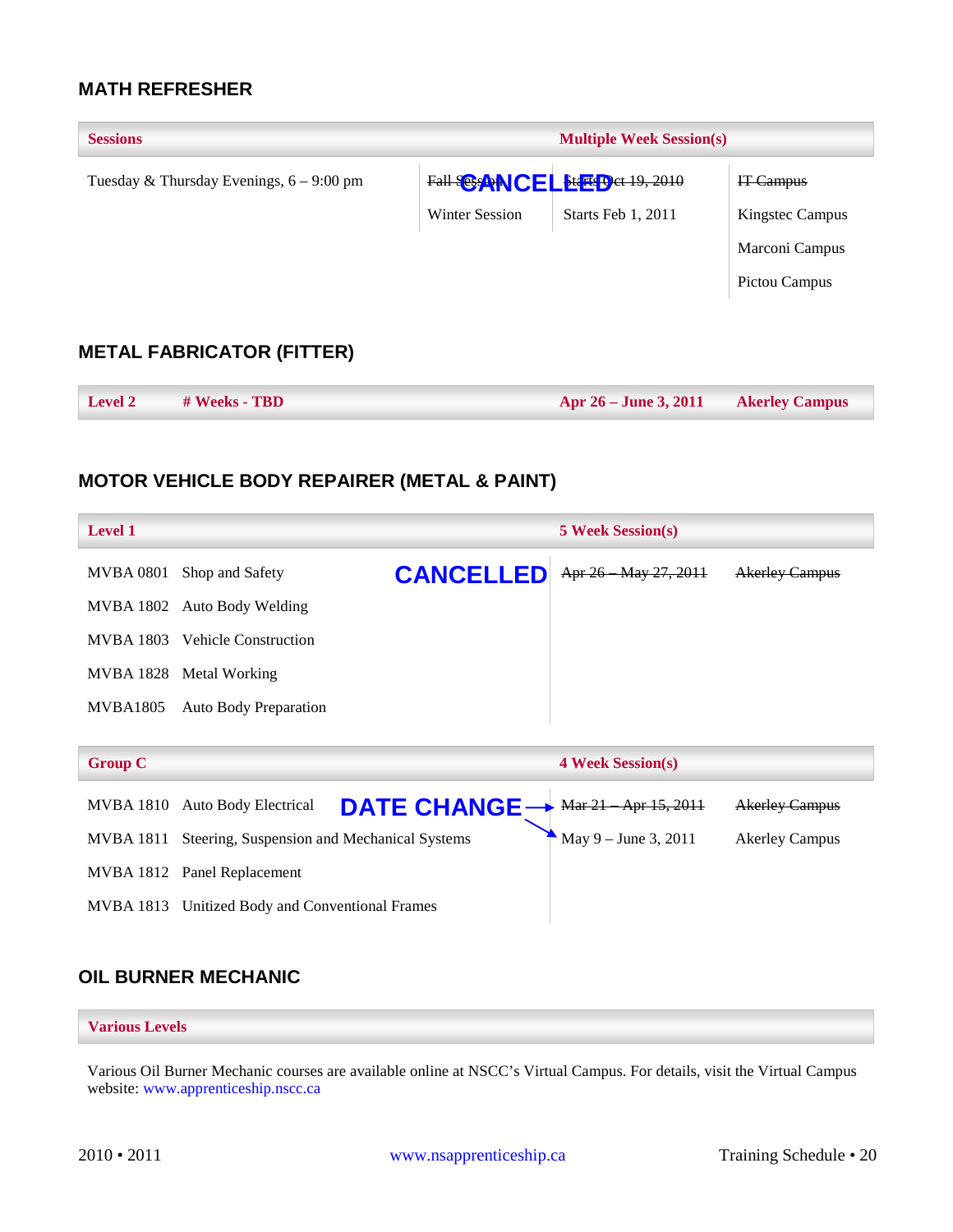## **OIL BURNER MECHANIC continued…**

| <b>Group A</b>                |                                                              | <b>6 Week Session(s)</b> |                       |
|-------------------------------|--------------------------------------------------------------|--------------------------|-----------------------|
|                               | <b>OBMA 0801</b> Fundamental Skills                          | Jan 10 – Feb 18, 2011    | <b>Akerley Campus</b> |
|                               | OBMA 0802 Tools & Equipment / Soldering, Flaring & Threading |                          |                       |
| <b>OBMA 1815</b> Fuel Storage |                                                              |                          |                       |
|                               | <b>OBMA 1816</b> Fuel Delivery Systems                       |                          |                       |
|                               | <b>OBMA 1817</b> Planned Maintenance / Trade Practice        |                          |                       |
|                               | OBMA 1804 Combustion & Air Handling                          |                          |                       |

| <b>Group B</b>   |                                                                     | <b>5 Week Session(s)</b> |                       |
|------------------|---------------------------------------------------------------------|--------------------------|-----------------------|
|                  | <b>OBMA 1805</b> Electricity 1 (Principles of Electricity)          | Feb $28 - April 1, 2011$ | <b>Akerley Campus</b> |
| <b>OBMA 1806</b> | Electricity 2 (Ignition Systems, Electrical Devices &<br>Switches)  |                          |                       |
|                  | <b>OBMA 1818</b> Electricity 3 (Electronics & Solid State) / Motors |                          |                       |
| <b>OBMA 1807</b> | Controls & Wiring                                                   |                          |                       |
| <b>OBMA 1809</b> | Combustion Chambers / Chimneys, Venting & Draft<br>Control          |                          |                       |

| <b>Group C</b> |                                                           | <b>6 Week Session(s)</b> |                       |
|----------------|-----------------------------------------------------------|--------------------------|-----------------------|
|                | OBMA 1810 Hydronic Heating Systems                        | Apr $11 -$ May 20, 2011  | <b>Akerley Campus</b> |
|                | <b>OBMA 1811</b> Warm Air Furnaces / Steam Systems        |                          |                       |
|                | <b>OBMA 1812</b> Domestic Hot Water Heaters / Zoning      |                          |                       |
|                | OBMA 1819 House as a System / Retrofit                    |                          |                       |
|                | OBMA 1808 Specialized Systems / Service & Troubleshooting |                          |                       |
|                | <b>OBMA 1820</b> Program Review                           |                          |                       |

#### <span id="page-21-0"></span>**PLUMBER**

#### **Various Levels**

Various Plumber courses are available online at NSCC's Virtual Campus. For details, visit the Virtual Campus website: [www.apprenticeship.nscc.ca](http://www.apprenticeship.nscc.ca/)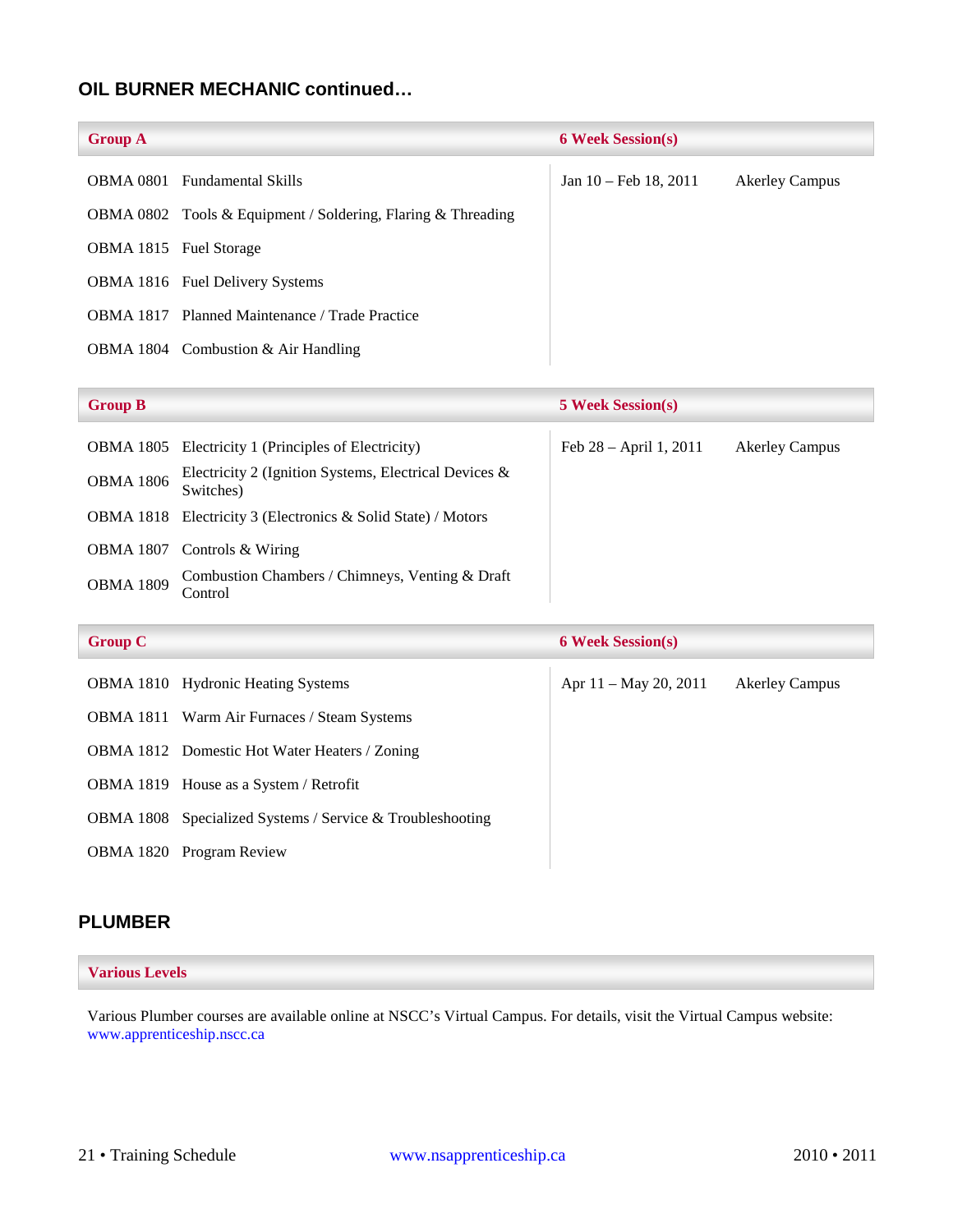## **PLUMBER continued…**

| <b>Group A</b>  | <b>7 Week Session(s)</b>                                         |                         |                       |
|-----------------|------------------------------------------------------------------|-------------------------|-----------------------|
| PLGA0802        | NEW SESSION Mar 21 - May 6, 2011<br>Safety / Tools $&$ Equipment |                         | <b>Akerley Campus</b> |
| <b>PLGA0801</b> | Blueprint Reading & Interpretation 1 (Basic /<br>Residential)    | Mar $28 -$ May 13, 2011 | <b>Akerley Campus</b> |
| PLGA1810        | Pipe, Fittings & Piping Assembly 1A (Ferrous)                    |                         |                       |
| <b>PLGA1811</b> | Pipe, Fittings & Piping Assembly 1B (Non-Ferrous)                |                         |                       |
| <b>PLGA1820</b> | Drainage & Venting Systems 1A (Residential)                      |                         |                       |
| PLGA1821        | Drainage & Venting Systems 1B (Residential)                      |                         |                       |
| <b>PLGA1822</b> | Water Supply 1 (Water Service / Rough-In)                        |                         |                       |

## PLGA1804 Blueprint Reading & Interpretation 2 (Advanced Residential / Commercial) Sep 20 – Oct 29, 2010 Akerley Campus<br>Residential / Commercial) PLGA1835 Basic Electricity Apr 4 – May 13, 2011 Akerley Campus PLGA1808 Hydronic Heating 1 (Basic) May 24 – June 30, 2011 Akerley Campus PLGA1836 Drainage & Venting Systems 2A (Storm Systems) / Jan 24 – Mar 4, 2011 Kingstec Campus<br>Soldering & Brazing PLGA1837 Specialty Piping Applications / Pipe, Fittings & Piping Nov 8 – Dec 17, 2010 Marconi Campus<br>Assembly 2 PLGA1825 Drainage & Venting Systems 2B (Commercial Drainage) **Group B 6 Week Session(s)**

| <b>Group C</b>  |                                                                   | <b>5 Week Session(s)</b>        |                       |
|-----------------|-------------------------------------------------------------------|---------------------------------|-----------------------|
| PLGA1823        | Water Supply 2 (Hot Water Storage Tanks & Heaters)                | Nov $15 - Dec 17, 2010$         | <b>Akerley Campus</b> |
| PLGA1834        | Drainage & Venting Systems 2C (Commercial Venting)                | Jan 17 – Feb 18, 2011           | <b>Akerley Campus</b> |
| <b>PLGA1807</b> | Blueprint Reading & Interpretation 3 (Commercial /<br>Industrial) | Jan $10 - \text{Feb } 11, 2011$ | Marconi Campus        |
| PLGA1809        | Hydronic Heating 2 (Advanced)                                     |                                 |                       |
| PLGA1843        | Gas Piping 1 (Low Pressure)                                       |                                 |                       |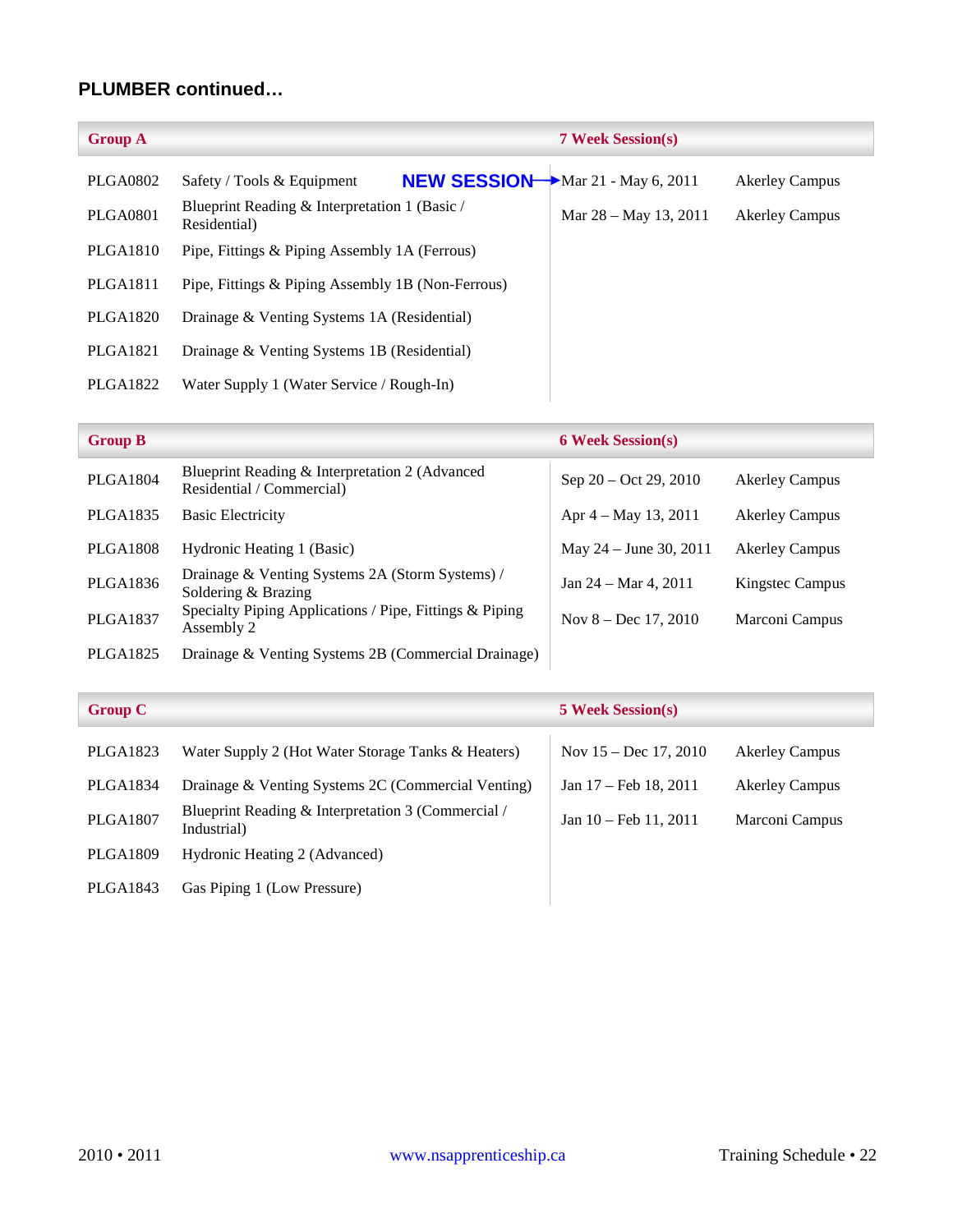## **PLUMBER continued…**

| <b>Akerley Campus</b> |
|-----------------------|
| <b>Akerley Campus</b> |
| <b>Akerley Campus</b> |
| Kingstec Campus       |
| Marconi Campus        |
|                       |
|                       |
|                       |

### <span id="page-23-0"></span>**POWER ENGINEER**

#### **Various Levels**

Various Power Engineer courses are available online at NSCC's Virtual Campus. For details, visit the Virtual Campus website: [www.apprenticeship.nscc.ca](http://www.apprenticeship.nscc.ca/)

| $2-A1$           |                                            | <b>3 Week Session(s)</b>        |                       |
|------------------|--------------------------------------------|---------------------------------|-----------------------|
| <b>PESC 1801</b> | <b>Industrial Legislation</b>              | Sept 13 – Oct 1, 2010           | <b>Akerley Campus</b> |
| <b>PESC 1802</b> | <b>Applied Mechanics</b>                   |                                 |                       |
|                  |                                            |                                 |                       |
| $2 - A2$         |                                            | <b>3 Week Session(s)</b>        |                       |
| <b>PESC 1803</b> | Thermodynamics                             | Nov $15 - Dec 3, 2010$          | <b>Akerley Campus</b> |
| <b>PESC 1804</b> | Metallurgy                                 |                                 |                       |
|                  |                                            |                                 |                       |
| $2-A3$           |                                            | <b>3 Week Session(s)</b>        |                       |
| <b>PESC 1805</b> | <b>Boilers</b>                             | Jan 10 - Jan 28, 2011           | <b>Akerley Campus</b> |
| <b>PESC 1806</b> | Pumps and Water Treatment                  |                                 |                       |
|                  |                                            |                                 |                       |
| $2 - B1$         |                                            | <b>3 Week Session(s)</b>        |                       |
| <b>PESC 1807</b> | Heat Engines and Prime Movers              | Feb $21 - \text{Mar } 11, 2011$ | <b>Akerley Campus</b> |
| <b>PESC 1808</b> | Lubrication, Piping and Mechanical Drawing |                                 |                       |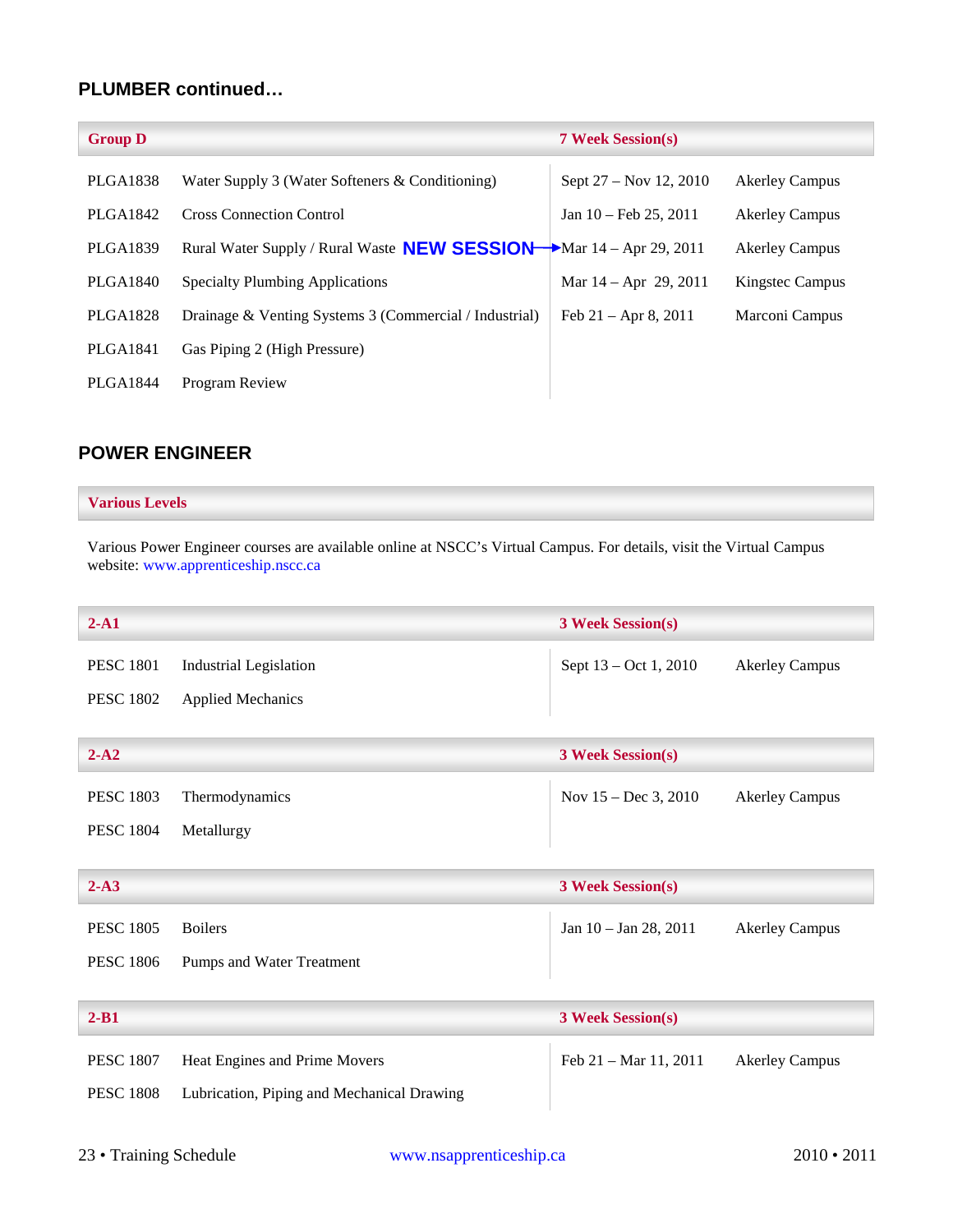## **POWER ENGINEER continued…**

| $2 - B2$         |                                                 | <b>3 Week Session(s)</b> |                       |
|------------------|-------------------------------------------------|--------------------------|-----------------------|
| <b>PESC 1809</b> | Plant Systems and Instrumentation               | Apr $4 -$ Apr 22, 2011   | <b>Akerley Campus</b> |
| <b>PESC 1810</b> | Fuels and Combustion and Environment Protection |                          |                       |
|                  |                                                 |                          |                       |
| $2 - B3$         |                                                 | <b>3 Week Session(s)</b> |                       |
| <b>PESC 1811</b> | Electro-technology                              | May $24 -$ June 10, 2011 | <b>Akerley Campus</b> |
| <b>PESC 1812</b> | Compression and Refrigeration                   |                          |                       |

## <span id="page-24-0"></span>**POWERLINE TECHNICIAN**

| <b>Level 2</b>   |                                           | <b>5 Week Session(s)</b> |           |
|------------------|-------------------------------------------|--------------------------|-----------|
| <b>PLTA 1807</b> | Advanced AC Theory 1                      | Sept 13 - Oct 15, 2010   | IT Campus |
| <b>PLTA 1808</b> | Advanced AC Theory 2                      | May $2 -$ June 03, 2011  | IT Campus |
| <b>PLTA 1809</b> | System Operations & Single-Phase Metering |                          |           |
| PLTA 1810        | <b>Street Lighting Circuits</b>           |                          |           |
| <b>PLTA 1811</b> | Live Line Work                            |                          |           |

| <b>Level 3</b>   |                                              | <b>5 Week Session(s)</b>        |           |
|------------------|----------------------------------------------|---------------------------------|-----------|
| <b>PLTA 1812</b> | <b>Transformers</b>                          | Feb $14 - \text{Mar } 18, 2011$ | IT Campus |
| PLTA 1813        | Underground Systems & Environmental Protocol | Mar $21 -$ Apr $21, 2011$       | IT Campus |
| <b>PLTA 1814</b> | Polyphase Generation                         |                                 |           |
| <b>PLTA 1815</b> | Three-Phase Systems                          |                                 |           |
| <b>PLTA 1816</b> | <b>Transformer Banking</b>                   |                                 |           |

| <b>Level 4</b> |                                | <b>5 Week Session(s)</b>       |           |
|----------------|--------------------------------|--------------------------------|-----------|
| PLTA 1817      | Three-Phase Equipment          | Jan $10 - \text{Feb } 4, 2011$ | IT Campus |
| PLTA 1818      | Substation & System Protection |                                |           |
|                | PLTA 1819 Three-Phase Metering |                                |           |
| PLTA 1820      | <b>Advanced Trade Practice</b> |                                |           |
| PLTA 1821      | Program Review                 |                                |           |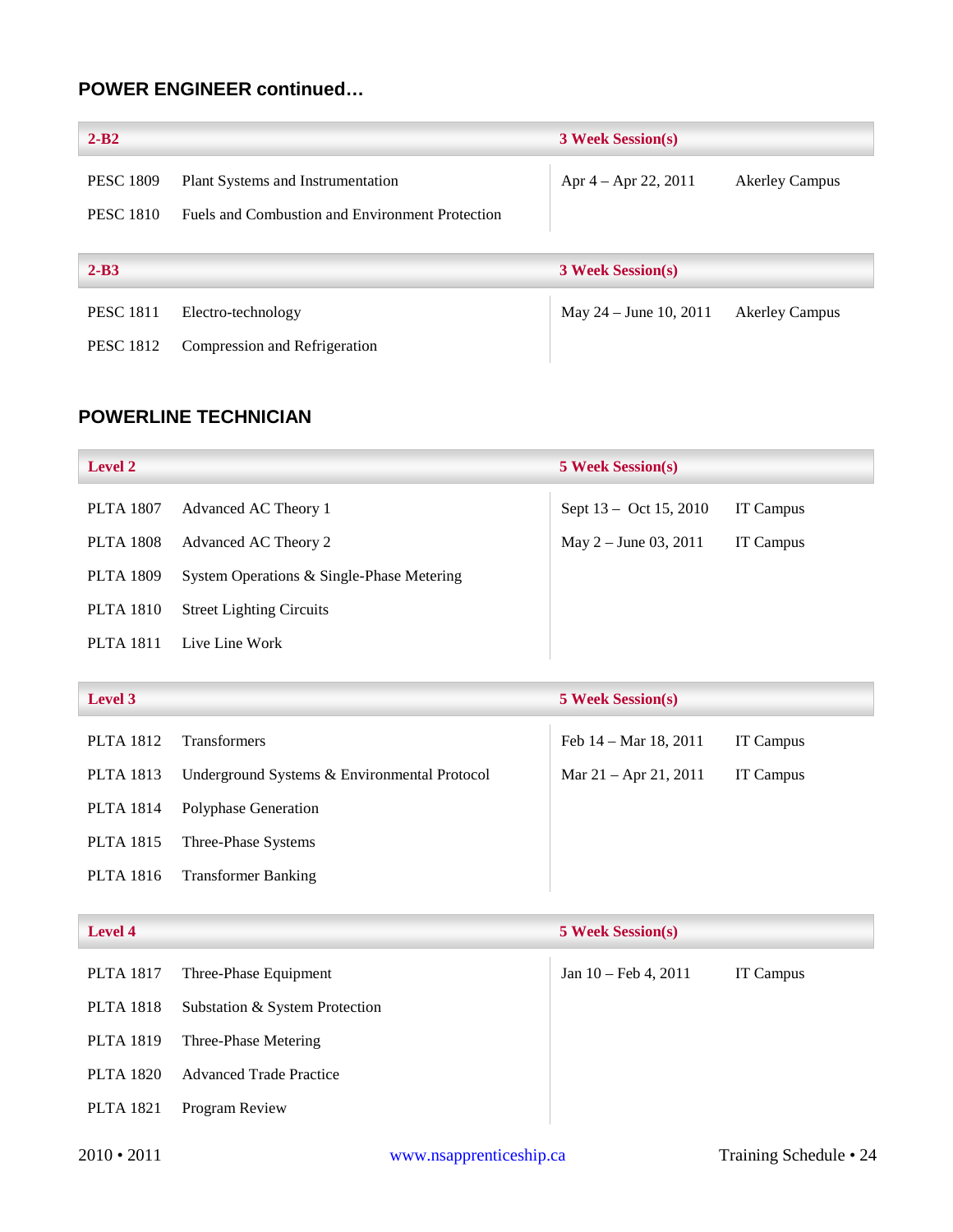## <span id="page-25-0"></span>**REFRIGERATION AND A/C MECHANIC**

| <b>Level 2</b>         |                                                                                                             | <b>6 Week Session(s)</b>         |  |                                      |
|------------------------|-------------------------------------------------------------------------------------------------------------|----------------------------------|--|--------------------------------------|
|                        |                                                                                                             |                                  |  | <b>Waterfront Campus</b>             |
|                        |                                                                                                             |                                  |  |                                      |
|                        |                                                                                                             |                                  |  |                                      |
| <b>AC</b> Installation |                                                                                                             |                                  |  |                                      |
|                        |                                                                                                             |                                  |  |                                      |
|                        | RACA 1836 Evaporation<br>RACA 1838 Compressors 2 / Condensers<br>RACA 1840 Control Circuits (2 week course) | Metering Devices / Flow Controls |  | <b>CANCELLED</b> May 2 June 10, 2011 |

#### **Level 3 6 Week Session(s)**

| RACA 1841 | <b>Refrigeration System Design</b>        | Jan 24 – Mar 4, 2011 | <b>Waterfront Campus</b> |
|-----------|-------------------------------------------|----------------------|--------------------------|
|           | RACA 1842 Compressor Modulation           |                      |                          |
|           | RACA 1843 Commercial Refrigeration        |                      |                          |
|           | RACA 1844 Air Conditioning Systems        |                      |                          |
| RACA 1845 | <b>Heat Pumps</b>                         |                      |                          |
|           | RACA 1846 Troubleshooting Control Systems |                      |                          |
|           |                                           |                      |                          |

## **Level 4 6 Week Session(s)**

| RACA 1847 | AC System Design                   | Mar $14 -$ Apr 22, 2011 | <b>Waterfront Campus</b> |
|-----------|------------------------------------|-------------------------|--------------------------|
| RACA 1848 | Duct Systems                       | May $2 -$ June 10, 2011 | <b>Waterfront Campus</b> |
| RACA 1849 | <b>Heating Systems</b>             |                         |                          |
|           | RACA 1852 Industrial Systems       | <b>NEW SESSION</b>      |                          |
| RACA 1851 | Troubleshooting / Job Coordination |                         |                          |
| RACA 1827 | Program Review                     |                         |                          |

## <span id="page-25-1"></span>**REFRIGERATION PLANT OPERATOR**

#### **Various Levels**

Various Refrigeration Plant Operator courses are available online at NSCC's Virtual Campus. For details, visit the Virtual Campus website: [www.apprenticeship.nscc.ca](http://www.apprenticeship.nscc.ca/)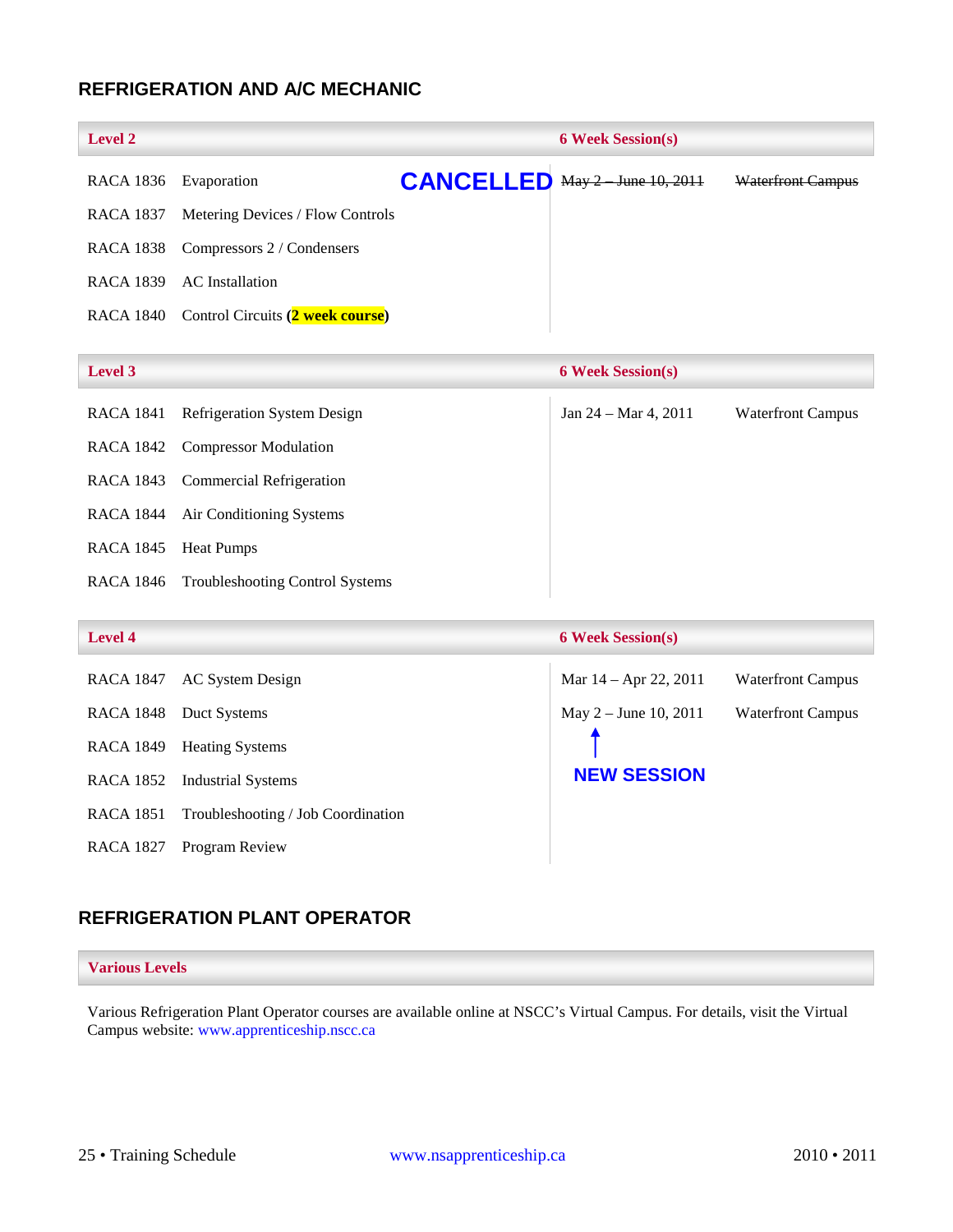## <span id="page-26-0"></span>**RESTORATION STONE MASON**

**For information about Group A training, see the entry for [Bricklayer / Restoration Stone Mason.](#page-10-0)**

## <span id="page-26-1"></span>**SHEET METAL WORKER**

| <b>Level 1</b>   |                                    | <b>8 Week Session(s)</b> |                       |
|------------------|------------------------------------|--------------------------|-----------------------|
| SMWA 1824        | <b>Safety/Elevating Devices</b>    | Oct $25 - Dec 17, 2010$  | <b>Akerley Campus</b> |
| SMWA 1850        | Tools and Equipment                |                          |                       |
| <b>SMWA 1854</b> | <b>Trade Practice</b>              |                          |                       |
| <b>SMWA 1827</b> | Welding 1                          |                          |                       |
|                  | SMWA 1828 Metallurgy and Materials |                          |                       |
| SMWA 1829        | <b>Fabrication Fundamentals</b>    |                          |                       |
| <b>SMWA 1830</b> | Basic Layout                       |                          |                       |
| SMWA 1831        | Pattern Development 1 and Layout   |                          |                       |

#### **Level 2 6 Week Session(s)**

| SMWA 1832        | Blueprint 1                                     | Mar 7 – Apr 15, 2011    | <b>Akerley Campus</b> |
|------------------|-------------------------------------------------|-------------------------|-----------------------|
|                  | SMWA 1833 Pattern Development 2 (Parallel Line) | June 13 - July 22, 2011 | <b>Akerley Campus</b> |
|                  | SMWA 1834 Pattern Development 2 (Radial Line)   |                         |                       |
|                  | SMWA 1835 Pattern Development 2 (Triangulation) | <b>NEW SESSION</b>      |                       |
| SMWA 1836        | Welding 2                                       |                         |                       |
| <b>SMWA 1837</b> | Air Handling Systems                            |                         |                       |

| Level 3          |                                                 | <b>6 Week Session(s)</b>        |                       |
|------------------|-------------------------------------------------|---------------------------------|-----------------------|
| <b>SMWA 1838</b> | Blueprint 2                                     | Jan $17 - \text{Feb } 25, 2011$ | <b>Akerley Campus</b> |
|                  | SMWA 1839 Pattern Development 3 (Parallel Line) |                                 |                       |
|                  | SMWA 1840 Pattern Development 3 (Radial Line)   |                                 |                       |
|                  | SMWA 1841 Pattern Development 3 (Triangulation) |                                 |                       |
|                  | SMWA 1842 Duct System Design                    |                                 |                       |
| SMWA 1843        | Breeching and Venting / Welding 3               |                                 |                       |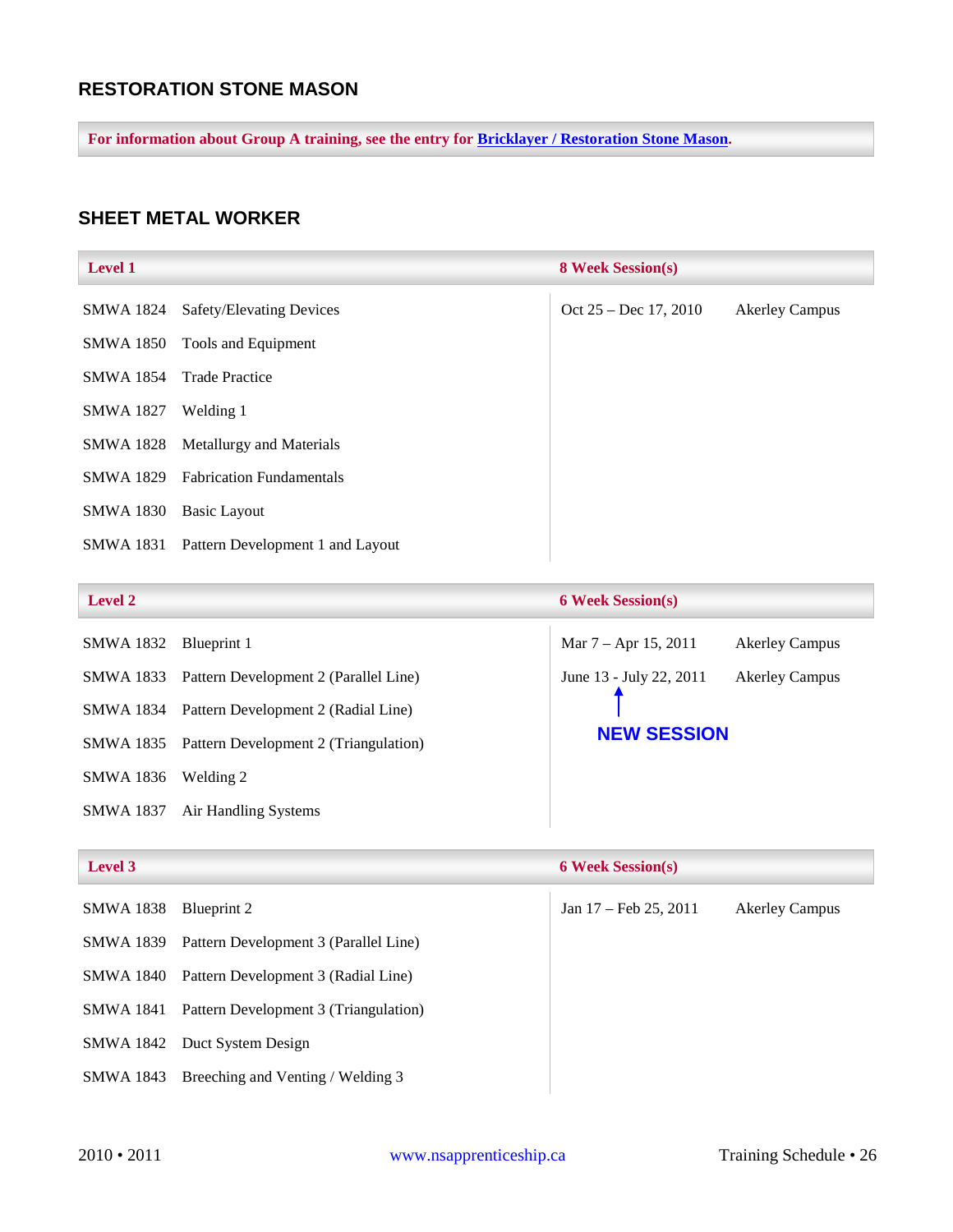## **SHEET METAL WORKER continued…**

| <b>Group D</b>  |                                                                        | <b>6 Week Session(s)</b> |                       |
|-----------------|------------------------------------------------------------------------|--------------------------|-----------------------|
| SMWA1823        | <b>HVAC Systems 2</b>                                                  | Apr $26 -$ June 3, 2011  | <b>Akerley Campus</b> |
| <b>SMWA1819</b> | Automatic Controls / Air Quality Management                            |                          |                       |
| <b>SMWA1820</b> | Architectural Sheet Metal Products                                     |                          |                       |
| <b>SMWA1821</b> | Advanced Planning & Installation 1                                     |                          |                       |
| <b>SMWA1822</b> | Advanced Planning & Installation 2 / Program Review<br>(2 week course) |                          |                       |

## <span id="page-27-0"></span>**SPRINKLER SYSTEM INSTALLER**

| <b>Level 1</b> | 8 Weeks | Oct 18 – Dec 10, 2010          | <b>UA Local 56</b> |
|----------------|---------|--------------------------------|--------------------|
|                |         |                                |                    |
| <b>Level 2</b> | 8 Weeks | Jan $10 - \text{Mar } 4, 2011$ | <b>UA Local 56</b> |
|                |         |                                |                    |
| Level 3        | 8 Weeks | Mar 14 – May 6, 2011           | <b>UA Local 56</b> |

## <span id="page-27-1"></span>**STEAMFITTER / PIPEFITTER**

| <b>Group A</b>   |                                                               | <b>5 Week Session(s)</b> |                       |
|------------------|---------------------------------------------------------------|--------------------------|-----------------------|
| STMA 0802        | Safety, Tools & Equipment                                     | Sept 27 – Oct 29, 2010   | <b>Akerley Campus</b> |
| <b>STMA 0801</b> | Blueprint Reading & Interpretation 1 (Basic /<br>Residential) | Sept $27 - Oct 29, 2010$ | Marconi Campus        |
| STMA 1810        | Pipe, Fittings & Piping Assembly 1A (Ferrous)                 |                          |                       |
| STMA 1811        | Pipe, Fittings & Piping Assembly 1B (Non-Ferrous)             |                          |                       |
| STMA 1806        | Pipe, Fittings & Piping Assembly 2                            |                          |                       |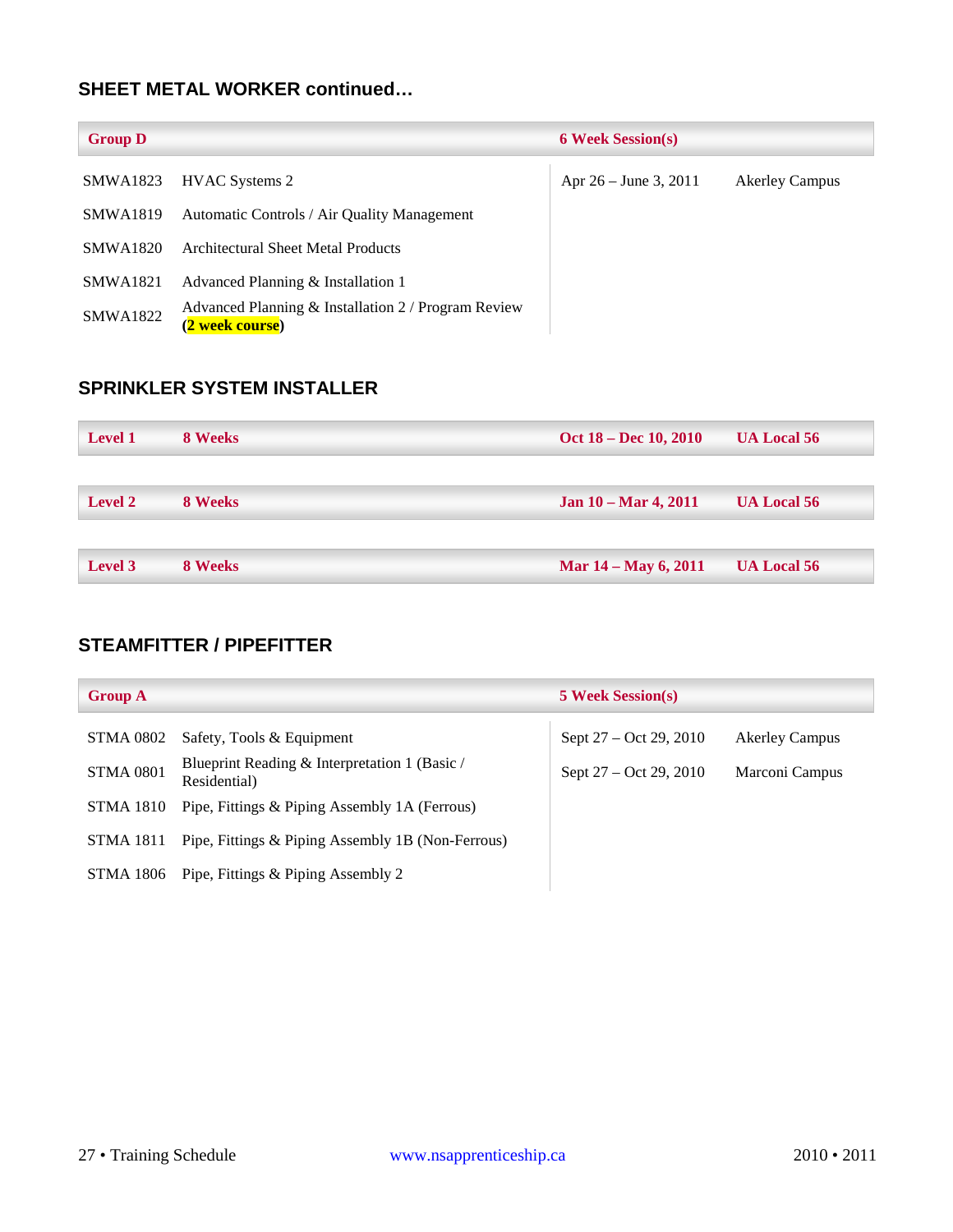## **STEAMFITTER / PIPEFITTER continued…**

| <b>Group B</b>   |                                                                             | <b>6 Week Session(s)</b> |                       |
|------------------|-----------------------------------------------------------------------------|--------------------------|-----------------------|
| <b>STMA 1804</b> | Blueprint Reading & Interpretation 2 (Advanced<br>Residential / Commercial) | Nov $8 - Dec 17, 2010$   | <b>Akerley Campus</b> |
| <b>STMA 1808</b> | Hydronic Heating 1 (Residential)                                            | Nov $8 - Dec 17, 2010$   | Marconi Campus        |
| <b>STMA 1849</b> | Introduction to Electricity                                                 |                          |                       |
| <b>STMA 1807</b> | Blueprint Reading & Interpretation 3 (Commercial /<br>Industrial)           |                          |                       |
| <b>STMA 1805</b> | Fuel / Electric Welding & Cutting                                           |                          |                       |
| STMA 1830        | <b>Specialty Piping Applications</b>                                        |                          |                       |

| <b>Group C</b>   |                                 |                  | <b>6 Week Session(s)</b>        |                       |
|------------------|---------------------------------|------------------|---------------------------------|-----------------------|
| <b>STMA 1809</b> | Hydronic Heating 2 (Commercial) |                  | Jan $17 - \text{Feb } 25, 2011$ | <b>Akerley Campus</b> |
| <b>STMA 1848</b> | Pipe Bending                    | <b>CANCELLED</b> | Mar 21 Apr 29, 2011             | <b>Akerley Campus</b> |
| <b>STMA 1844</b> | Low Pressure Steam              |                  | $Jan 4 - Feb 11, 2011$          | Marconi Campus        |
| <b>STMA 1851</b> | Pipe Template Development       |                  | $Jan 4 - Feb 11, 2011$          | Marconi Campus        |
| STMA 1852        | Pipe Layout & Fabrication       |                  |                                 |                       |
| <b>STMA 1853</b> | Gas Piping 1                    |                  | <b>NEW SESSION</b>              |                       |

#### **Group D 7 Week Session(s)**

| <b>STMA 1854</b> | Gas Piping 2                                        | May $9 -$ June 24, 2011 | <b>Akerley Campus</b> |
|------------------|-----------------------------------------------------|-------------------------|-----------------------|
| STMA 1855        | Refrigeration / Instrumentation                     | Feb $21 -$ Apr 8, 2011  | Marconi Campus        |
| STMA 1846        | <b>Specialty Steamfitting-Pipefitting Systems</b>   | April 18 – June 3, 2011 | Marconi Campus        |
|                  | STMA 1840 Pumps / Compressors & Hydraulic Systems 1 | Feb 21 – April 8, 2011  | Marconi Campus        |
|                  | STMA 1850 Pumps / Compressors & Hydraulic Systems 2 |                         |                       |
| STMA 1856        | <b>High Pressure Steam</b>                          | <b>NEW SESSIONS</b>     |                       |
| <b>STMA 1857</b> | <b>Program Review</b>                               |                         |                       |

| May $9 -$ June 24, 2011   | <b>Akerley Campus</b> |
|---------------------------|-----------------------|
| Feb 21 - Apr 8, 2011      | Marconi Campus        |
| April $18 -$ June 3, 2011 | Marconi Campus        |
| Feb 21 – April 8, 2011    | Marconi Campus        |

## **EW SESSIONS**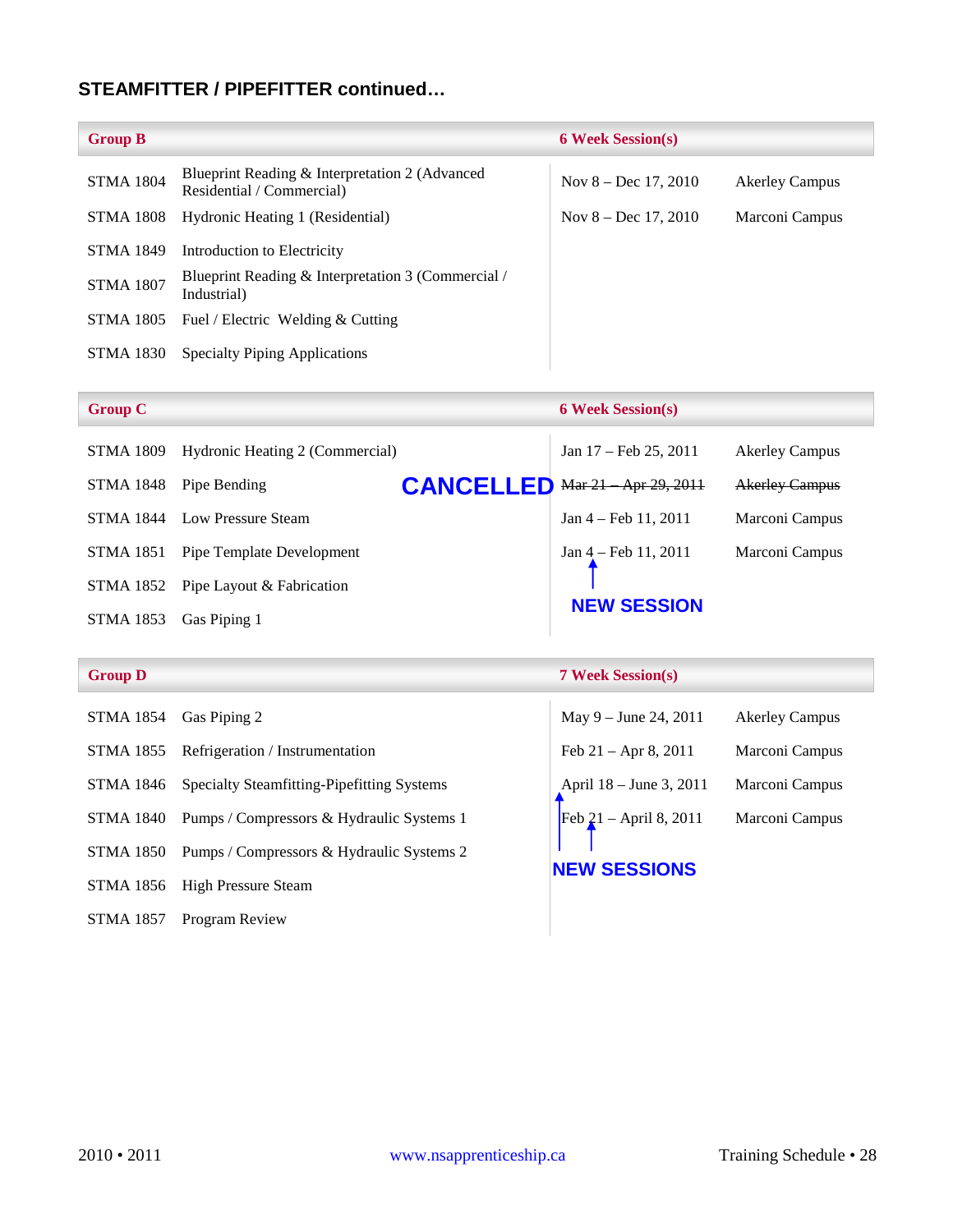## <span id="page-29-0"></span>**TRUCK AND TRANSPORT MECHANIC**

**For information about Level 1 and Group B training, see the entry for [Heavy Duty Equipment Technician / Truck](#page-15-1)  [and Transport Mechanic](#page-15-1)**.

Sept 13 – Oct 29, 2010 Akerley Campus

Mar  $14 -$  Apr 29, 2011 Akerley Campus

May 9 – June 24, 2011 Akerley Campus

**NEW SESSION**

#### **Group C 7 Week Session(s)**

| TTMA 1801 Frame & Suspension Systems               |
|----------------------------------------------------|
| TTMA 1802 Wheels, Steering $&$ Alignment           |
| <b>TTMA 1803</b> Gasoline Fuel Injection Systems   |
| TTMA 1804 Automatic Transmissions                  |
| TTMA 1805 Electrical Accessories and Engine Brakes |
| TTMA 1806 Dual Air and ABS Brake Systems           |

IMPA 1814 Air Conditioning Systems

#### **Group D 5 Week Session(s)**

| TTMA 1815 Preventative Maintenance and Inspection   | Nov $8 - Dec 10, 2010$   | <b>Akerley Campus</b> |
|-----------------------------------------------------|--------------------------|-----------------------|
| TTMA 1816 Fuel Systems 2                            | May $9 -$ June 10, 2011  | <b>Akerley Campus</b> |
| TTMA 1817 Electronic Control and Monitoring Systems | May $16 -$ June 17, 2011 | <b>Akerley Campus</b> |
| TTMA 1818 Engine Diagnosis                          |                          |                       |
| TTMA 1819 Program Review                            | <b>NEW SESSION</b>       |                       |

#### <span id="page-29-1"></span>**WELDER**

| Level 3  |                               | <b>7 Week Session(s)</b> |                       |
|----------|-------------------------------|--------------------------|-----------------------|
| WLDA1813 | $SMAW$ (Pipe $& Tubing$ )     | Jan 17 - Mar 4, 2011     | <b>Akerley Campus</b> |
|          | WLDA1815 GMAW (Pipe & Tubing) |                          |                       |
|          | WLDA1818 GTAW (Pipe & Tubing) |                          |                       |
| WLDA1819 | <b>GTAW</b> (Exotic Metals)   |                          |                       |
| WLDA1820 | <b>Special Processes</b>      |                          |                       |
|          | WLDA1823 FCAW (Pipe & Tubing) |                          |                       |
| WLDA1824 | Program Review                |                          |                       |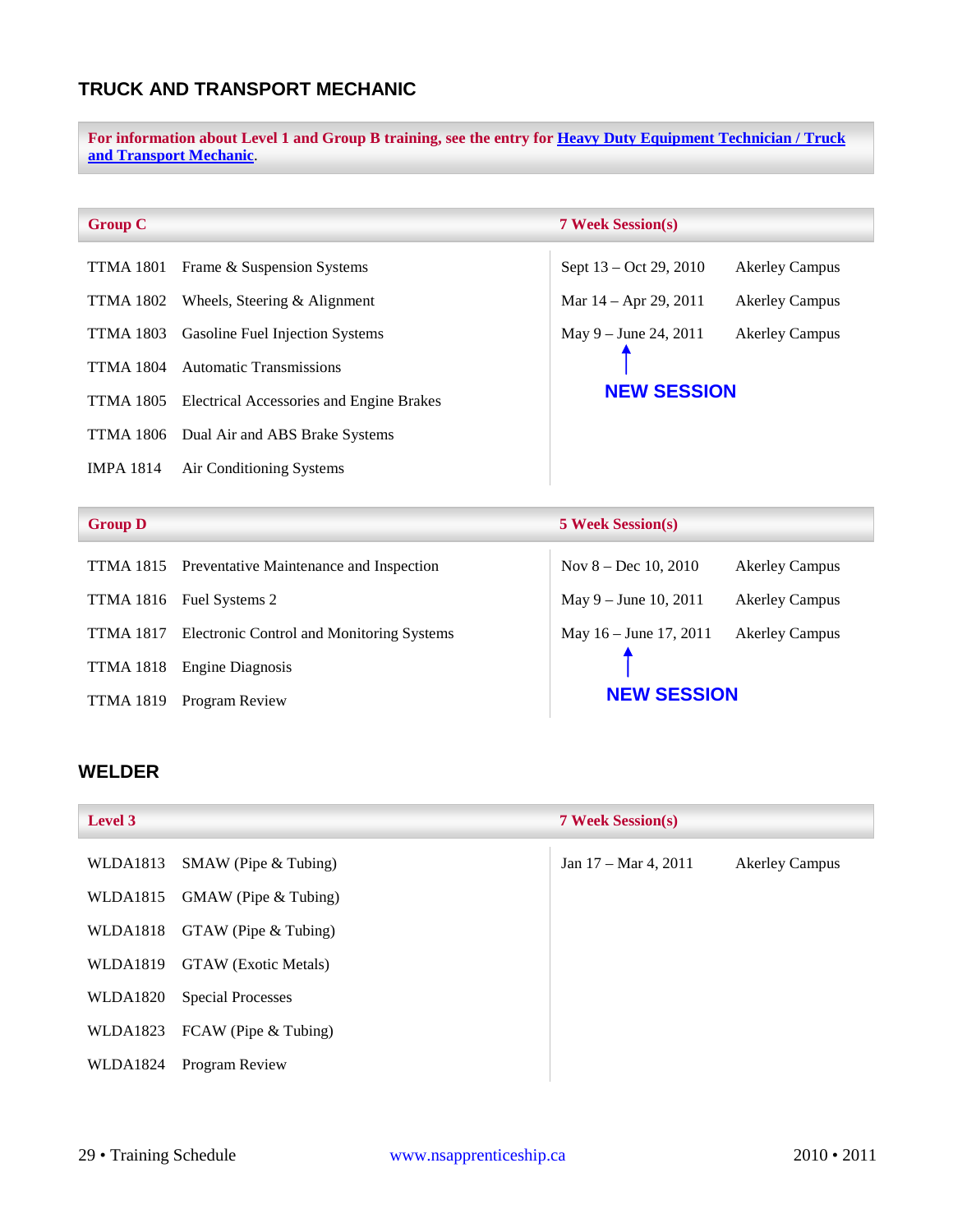## **WELDER continued…**

| Level 3 (part-time, evenings) |                                 | <b>Multiple Week Session(s)</b> |                        |
|-------------------------------|---------------------------------|---------------------------------|------------------------|
| WLDA1813                      | $SMAW$ (Pipe $& Tubing$ )       | Oct $18 - \text{Mar } 11, 2011$ | <b>Burridge Campus</b> |
|                               | WLDA1815 GMAW (Pipe $&$ Tubing) |                                 |                        |
| WLDA1818                      | $GTAW$ (Pipe $& Tubing$ )       |                                 |                        |
| <b>WLDA1819</b>               | <b>GTAW</b> (Exotic Metals)     |                                 |                        |
| <b>WLDA1820</b>               | <b>Special Processes</b>        |                                 |                        |
| WLDA1823                      | FCAW (Pipe & Tubing)            |                                 |                        |
| WLDA1824                      | Program Review                  |                                 |                        |
|                               |                                 |                                 |                        |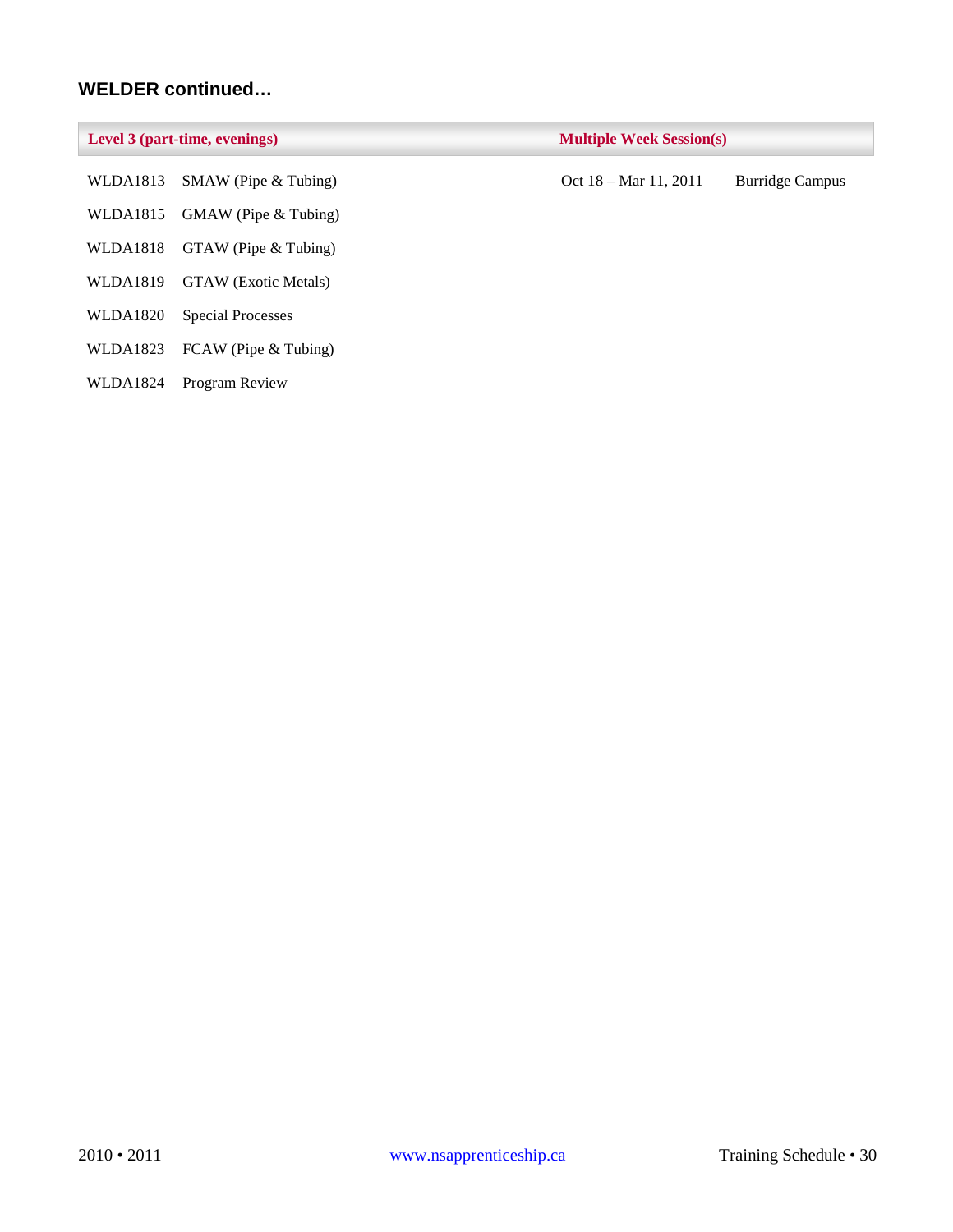## <span id="page-31-0"></span>**General Information - Examinations**

To be eligible to write a certification examination, you must complete all the practical and technical training components of your apprenticeship program, and this completion must be verified by a Training Officer. Once your eligibility has been confirmed, you will be asked to submit an exam application form indicating a 'preferred' exam date and location. The form is available on our website: nsapprenticeship.ca/forms\_and\_publications/Exam\_App.pdf

Please consult the examination schedule in this booklet for exam dates.

Your application, along with the applicable fee, must be received at the Halifax Office of the division **prior to the "apply before" date indicated for the requested exam session**. Applications received after the application deadline will be processed for the next available examination sitting.

A confirmation letter will be sent to you 10 days prior to the examination date. Do **not** attend an examination sitting without this written confirmation.

#### **Exam Checklist**

- Arrive at least 15 minutes prior to the start of the examination
- Bring confirmation letter, photo ID (e.g. driver's license, passport, apprenticeship ID card), ordinary calculator (non-programmable and non-trade specific), a watch so that you can pace yourself
- Do **not** bring a cell phone to the exam sitting

The division provides everything else you need for your exam, including pencils, scrap paper and code books (if applicable).

#### **What happens if you cannot write the exam on the scheduled exam date?**

If you are unable to write the exam on your scheduled exam date, you must notify the division as soon as possible. Contact your Training Officer or telephone the Halifax Office at (902) 424-5651 or toll free at 1-800-494-5651. An exam may be rescheduled only once without penalty. Failure to provide at least 24 hours notice is considered a no-show and your exam fee will be forfeited.

#### **When will you find out if you passed?**

Examination scoring will start on the Wednesday after the regularly scheduled examination sitting. The examination results (marks or information indicating if you were successful) will not be released over the telephone. They will be mailed to you within 10 business days.

#### <span id="page-31-1"></span>**Examination Locations**

See page 6.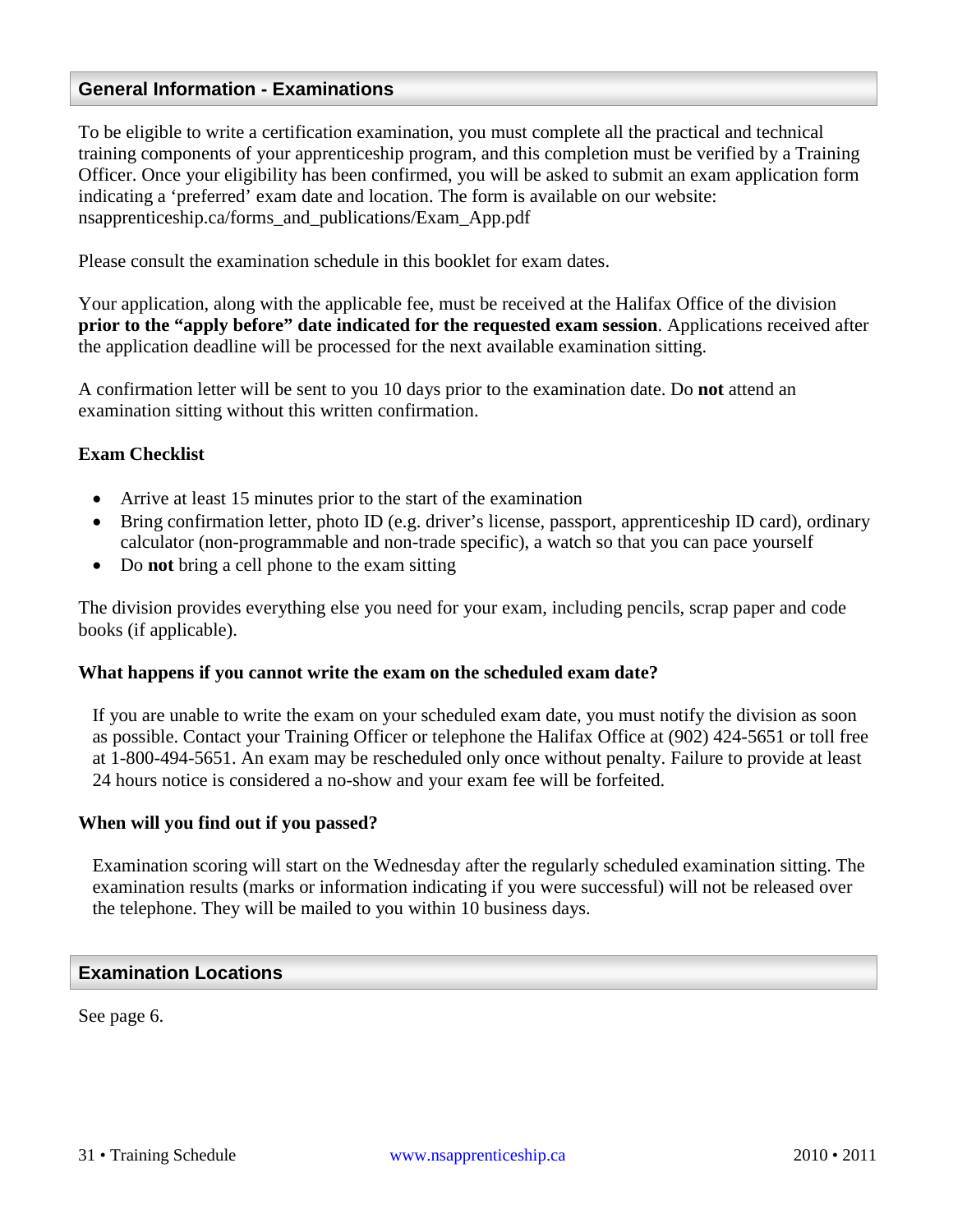## <span id="page-32-0"></span>**Examination Schedule**

| <b>Exam Dates</b><br>(9:30 am on Saturdays) | <b>Apply Before</b> | Location               | <b>Exam Sitting #</b> |
|---------------------------------------------|---------------------|------------------------|-----------------------|
| September 25, 2010                          | August 30, 2010     | IT Campus              | 80687                 |
|                                             |                     | Marconi Campus         | 80688                 |
| October 23, 2010                            | September 27, 2010  | IT Campus              | 80689                 |
|                                             |                     | Marconi Campus         | 80690                 |
|                                             |                     | IT Campus              | 80692                 |
| December 18, 2010                           | November 22, 2010   | Marconi Campus         | 80693                 |
|                                             |                     | <b>Burridge Campus</b> | 80691                 |
| January 22, 2011                            | December 27, 2010   | <b>IT Campus</b>       | 80694                 |
|                                             | January 31, 2011    | <b>IT Campus</b>       | 80696                 |
| February 26, 2011                           |                     | Marconi Campus         | 80697                 |
| March 5, 2011                               | February 7, 2011    | <b>IT Campus</b>       | 80698                 |
|                                             |                     | Marconi Campus         | 80699                 |
| April 9, 2011                               | March 14, 2011      | IT Campus              | 80701                 |
|                                             |                     | <b>IT Campus</b>       | 82982                 |
| April 30, 2011                              | April 4, 2011       | <b>Kingstec Campus</b> | 80700                 |
|                                             |                     | <b>Pictou Campus</b>   | 80702                 |
| May 7, 2011                                 | April 11, 2011      | <b>Pictou Campus</b>   | 80703                 |
|                                             |                     | IT Campus              | 80705                 |
| May 28, 2011                                | May 2, 2011         | Marconi Campus         | 80706                 |
|                                             |                     | <b>Burridge Campus</b> | 80704                 |
| June 11, 2011                               | May 16, 2011        | <b>IT Campus</b>       | 80707                 |
|                                             |                     | Marconi Campus         | 80708                 |
| June 18, 2011                               | May 23, 2011        | <b>Kingstec Campus</b> | 80709                 |
| June 25, 2011                               | May 30, 2011        | <b>IT Campus</b>       | 80711                 |
|                                             |                     | IT Campus              | 80712                 |
| August 6, 2011                              | June 30, 2011       | Marconi Campus         | 80713                 |